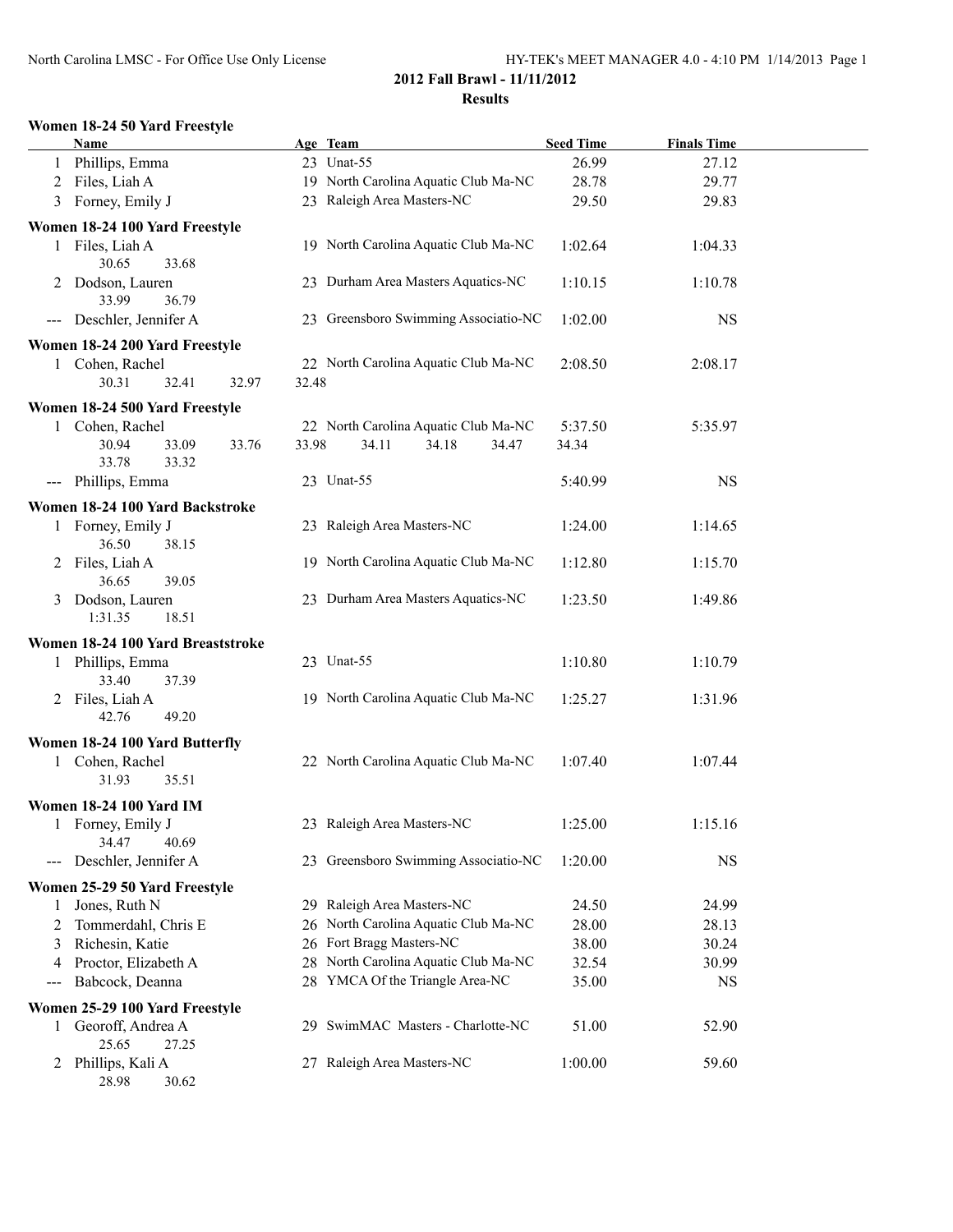|   | (Women 25-29 100 Yard Freestyle)                     |       |                                                                |                  |           |
|---|------------------------------------------------------|-------|----------------------------------------------------------------|------------------|-----------|
|   | 3 Richesin, Katie<br>33.55<br>36.16                  |       | 26 Fort Bragg Masters-NC                                       | 1:30.00          | 1:09.71   |
|   | 4 Proctor, Elizabeth A<br>35.89<br>39.35             |       | 28 North Carolina Aquatic Club Ma-NC                           | 1:22.00          | 1:15.24   |
| 5 | Babcock, Deanna<br>36.43<br>40.09                    |       | 28 YMCA Of the Triangle Area-NC                                | 1:18.00          | 1:16.52   |
|   | Women 25-29 200 Yard Freestyle                       |       |                                                                |                  |           |
| 1 | Tommerdahl, Chris E<br>30.67<br>32.74                | 32.96 | 26 North Carolina Aquatic Club Ma-NC<br>32.28                  | 2:10.00          | 2:08.65   |
|   | Women 25-29 500 Yard Freestyle                       |       |                                                                |                  |           |
|   | 1 MacNair, Margo<br>37.12<br>39.66<br>47.43<br>45.85 | 42.67 | 28 Raleigh Area Masters-NC<br>45.35<br>45.69<br>45.58<br>45.38 | 8:15.00<br>45.26 | 7:19.99   |
|   | Women 25-29 100 Yard Backstroke                      |       |                                                                |                  |           |
| 1 | Phillips, Kali A<br>31.37<br>33.15                   |       | 27 Raleigh Area Masters-NC                                     | 1:05.00          | 1:04.52   |
| 2 | Proctor, Elizabeth A<br>41.37<br>44.45               |       | 28 North Carolina Aquatic Club Ma-NC                           | 1:40.00          | 1:25.82   |
|   | Women 25-29 100 Yard Breaststroke                    |       |                                                                |                  |           |
|   | 1 Deal, Samantha L<br>32.40<br>36.96                 |       | 26 Cape Fear Aquatic Club-NC                                   | 1:08.10          | 1:09.36   |
|   | 2 Proctor, Elizabeth A<br>43.57<br>50.55             |       | 28 North Carolina Aquatic Club Ma-NC                           | 1:40.00          | 1:34.12   |
|   | Women 25-29 100 Yard Butterfly                       |       |                                                                |                  |           |
|   | --- Georoff, Andrea A                                |       | 29 SwimMAC Masters - Charlotte-NC                              | 57.00            | <b>NS</b> |
|   | <b>Women 25-29 100 Yard IM</b>                       |       |                                                                |                  |           |
| 1 | Georoff, Andrea A<br>28.26<br>34.08                  |       | 29 SwimMAC Masters - Charlotte-NC                              | 1:05.00          | 1:02.34   |
| 2 | Deal, Samantha L<br>30.77<br>35.07                   |       | 26 Cape Fear Aquatic Club-NC                                   | 1:04.10          | 1:05.84   |
| 3 | Phillips, Kali A<br>30.75<br>38.09                   |       | 27 Raleigh Area Masters-NC                                     | 1:25.00          | 1:08.84   |
| 4 | Tommerdahl, Chris E<br>32.78<br>37.58                |       | 26 North Carolina Aquatic Club Ma-NC                           | 1:12.00          | 1:10.36   |
| 5 | Proctor, Elizabeth A<br>37.58<br>44.99               |       | 28 North Carolina Aquatic Club Ma-NC                           | 1:40.00          | 1:22.57   |
| 6 | Babcock, Deanna<br>39.60<br>46.65                    |       | 28 YMCA Of the Triangle Area-NC                                | 1:30.00          | 1:26.25   |
| 7 | Richesin, Katie<br>42.46<br>48.92                    |       | 26 Fort Bragg Masters-NC                                       | 3:40.00          | 1:31.38   |
|   | Women 30-34 50 Yard Freestyle                        |       |                                                                |                  |           |
| 1 | Nicholson, Laura B                                   |       | 30 YMCA Of the Triangle Area-NC                                | 30.21            | 30.13     |
|   | Women 30-34 100 Yard Freestyle                       |       |                                                                |                  |           |
| 1 | Bolduc, Erin<br>30.73<br>27.97                       |       | 33 North Carolina Masters Swimmin-NB                           | 59.00            | 58.70     |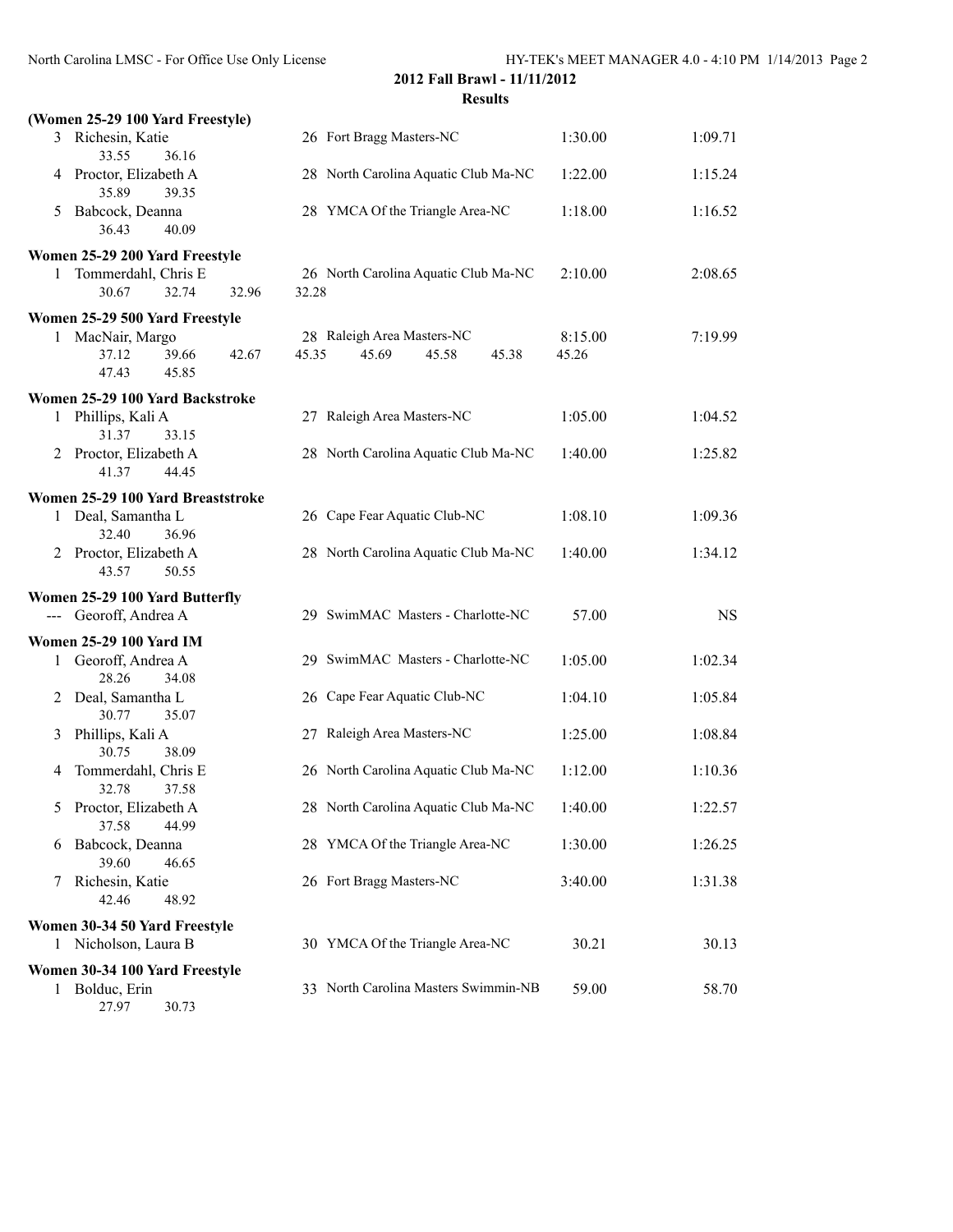| Women 30-34 500 Yard Freestyle            |                                                  |                |
|-------------------------------------------|--------------------------------------------------|----------------|
| 1 Bolduc, Erin                            | 33 North Carolina Masters Swimmin-NB<br>5:50.00  | 5:33.32        |
| 30.86<br>33.19<br>33.57<br>33.67<br>33.09 | 34.28<br>33.90<br>33.88<br>33.39<br>33.49        |                |
| Women 30-34 100 Yard Butterfly            |                                                  |                |
| Bolduc, Erin<br>1.                        | 33 North Carolina Masters Swimmin-NB<br>1:06.50  | 1:05.82        |
| 31.35<br>34.47                            |                                                  |                |
| <b>Women 30-34 100 Yard IM</b>            |                                                  |                |
| 1 Nicholson, Laura B                      | 30 YMCA Of the Triangle Area-NC<br>1:19.78       | 1:17.34        |
| 35.10<br>42.24                            |                                                  |                |
| Women 35-39 50 Yard Freestyle             |                                                  |                |
| 1 Hall, Virginia R                        | 39 North Carolina Aquatic Club Ma-NC             | 29.99<br>30.26 |
| Women 35-39 100 Yard Freestyle            |                                                  |                |
| 1 Uhl, Alicia K                           | 35 Cape Fear Aquatic Club-NC                     | 57.56<br>56.41 |
| 27.51<br>28.90                            |                                                  |                |
| Hall, Virginia R<br>2                     | 39 North Carolina Aquatic Club Ma-NC<br>1:04.00  | 1:07.31        |
| 34.90<br>32.41                            |                                                  |                |
| Women 35-39 200 Yard Freestyle            |                                                  |                |
| 1 Uhl, Alicia K                           | 35 Cape Fear Aquatic Club-NC<br>2:02.64          | 2:06.25        |
| 30.71<br>32.73<br>32.24                   | 30.57                                            |                |
| Women 35-39 500 Yard Freestyle            |                                                  |                |
| 1 Hall, Virginia R                        | 39 North Carolina Aquatic Club Ma-NC<br>6:35.00  | 6:43.40        |
| 38.01<br>40.61<br>41.19                   | 40.54<br>40.57<br>40.41<br>40.48<br>40.97        |                |
| 39.77<br>40.85                            |                                                  |                |
| Women 35-39 1650 Yard Freestyle           |                                                  |                |
| 1 Bishop, Jessica L                       | 37 North Carolina Aquatic Club Ma-NC<br>21:19.98 | 22:03.29       |
| 33.45<br>21:29.84                         |                                                  |                |
| Women 35-39 100 Yard Backstroke           |                                                  |                |
| 1 Uhl, Alicia K                           | 35 Cape Fear Aquatic Club-NC<br>1:09.34          | 1:07.28        |
| 33.04<br>34.24                            |                                                  |                |
| Old, Catherine A<br>2                     | 35 Triad Masters Swimming Greens-NC<br>1:08.55   | 1:09.03        |
| 33.40<br>35.63                            | 1:12.70                                          |                |
| Reedy, Heather R<br>3<br>34.65<br>36.56   | 38 Greenville Swim Club Masters-NC               | 1:11.21        |
|                                           |                                                  |                |
| Women 35-39 100 Yard Breaststroke         |                                                  |                |
| 1 Old, Catherine A<br>39.86<br>45.38      | 35 Triad Masters Swimming Greens-NC<br>1:22.41   | 1:25.24        |
|                                           |                                                  |                |
| Women 35-39 100 Yard Butterfly            |                                                  |                |
| --- Uhl, Alicia K                         | 35 Cape Fear Aquatic Club-NC<br>1:05.52          | <b>NS</b>      |
| <b>Women 35-39 100 Yard IM</b>            |                                                  |                |
| Uhl, Alicia K<br>1                        | 35 Cape Fear Aquatic Club-NC<br>1:05.22          | 1:04.50        |
| 29.99<br>34.51                            |                                                  |                |
| Women 40-44 50 Yard Freestyle             |                                                  |                |
| Buckley-Kornatz, Jennifer A<br>1          | 41 Greensboro Swimming Associatio-NC             | 26.43<br>27.81 |
| Maycock, Cary W<br>2                      | 44 Greensboro Swimming Associatio-NC             | 27.64<br>28.88 |
| Covington, Sonya L<br>3                   | 43 Greensboro Swimming Associatio-NC             | 32.49<br>33.04 |
| Dokholyan, Rachel S<br>4                  | 43 North Carolina Aquatic Club Ma-NC<br>1:00.00  | 37.01          |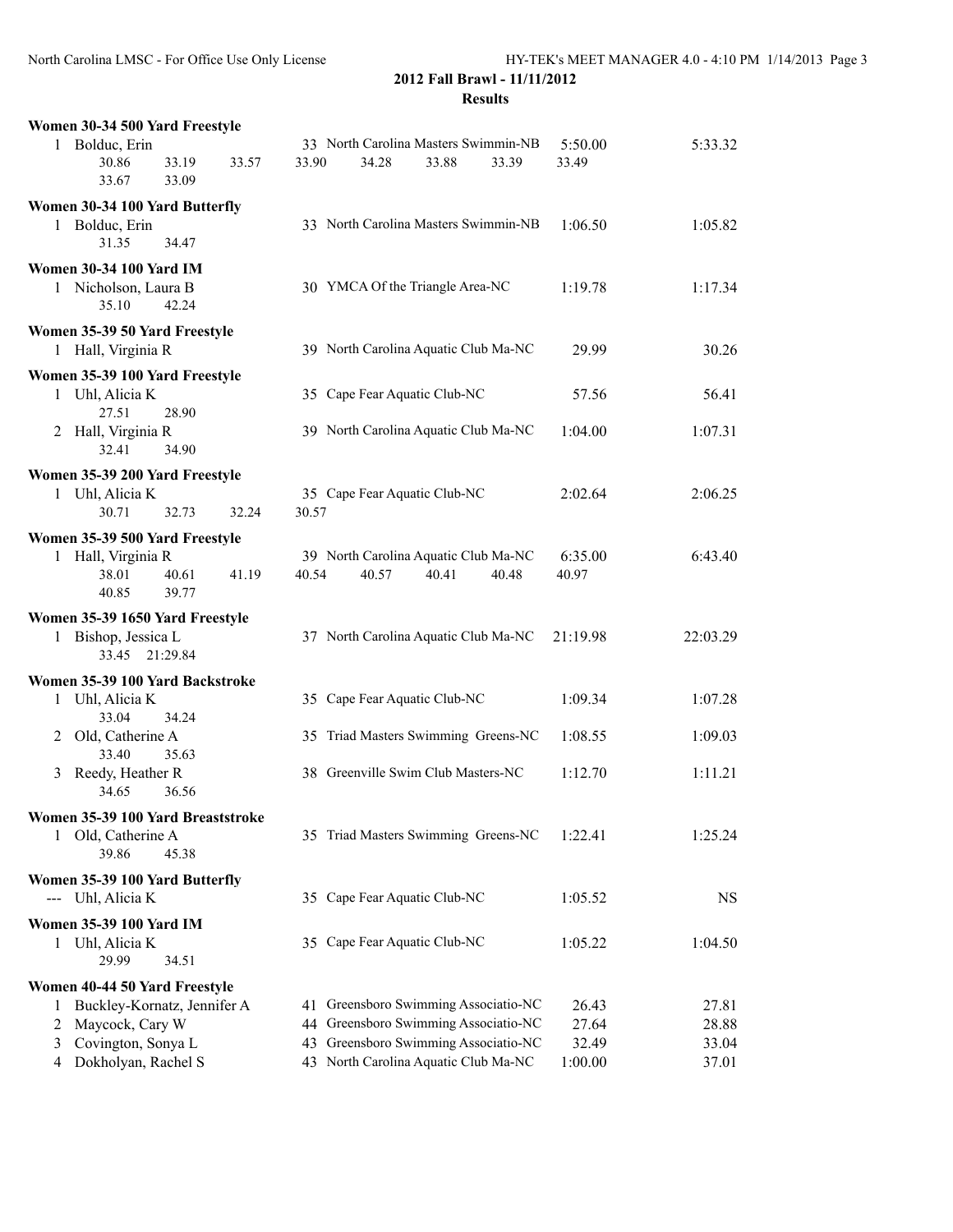|                     | (Women 40-44 50 Yard Freestyle)                          |                                               |          |           |
|---------------------|----------------------------------------------------------|-----------------------------------------------|----------|-----------|
|                     | 5 Greene, Dana M                                         | 43 Raleigh Area Masters-NC                    | 30.91    | 37.11     |
| $\qquad \qquad - -$ | Braun, Erika L                                           | 40 Raleigh Area Masters-NC                    | 23.75    | <b>NS</b> |
|                     | Women 40-44 100 Yard Freestyle                           |                                               |          |           |
|                     | 1 Buckley-Kornatz, Jennifer A<br>31.86<br>28.29          | 41 Greensboro Swimming Associatio-NC          | 58.65    | 1:00.15   |
| 2                   | Maycock, Cary W<br>30.71<br>32.56                        | 44 Greensboro Swimming Associatio-NC          | 1:00.44  | 1:03.27   |
| 3                   | Covington, Sonya L<br>35.09<br>36.83                     | 43 Greensboro Swimming Associatio-NC          | 1:13.13  | 1:11.92   |
| 4                   | Isner, Melissa<br>34.67<br>39.38                         | 40 YMCA Of the Triangle Area-NC               | 1:25.00  | 1:14.05   |
| 5                   | Greene, Dana M<br>40.20<br>48.38                         | 43 Raleigh Area Masters-NC                    | 1:34.72  | 1:28.58   |
| $---$               | Braun, Erika L                                           | 40 Raleigh Area Masters-NC                    | 50.59    | <b>NS</b> |
|                     | Women 40-44 200 Yard Freestyle                           |                                               |          |           |
| 1                   | Maycock, Cary W                                          | 44 Greensboro Swimming Associatio-NC          | 2:16.19  | 2:19.98   |
|                     | 31.93<br>34.97<br>36.72                                  | 36.36                                         |          |           |
|                     | 2 Buckley-Kornatz, Jennifer A<br>32.08<br>35.12<br>37.55 | 41 Greensboro Swimming Associatio-NC<br>38.79 | 2:20.13  | 2:23.54   |
| 3                   | Greer, Shawn E                                           | 43 Greensboro Swimming Associatio-NC          | 2:47.00  | 2:51.70   |
|                     | 38.62<br>42.18<br>44.89                                  | 46.01                                         |          |           |
|                     | Covington, Sonya L                                       | 43 Greensboro Swimming Associatio-NC          | 2:34.00  | <b>NS</b> |
|                     | Women 40-44 500 Yard Freestyle                           |                                               |          |           |
| 1                   | Maycock, Cary W                                          | 44 Greensboro Swimming Associatio-NC          | 6:24.73  | 6:18.58   |
|                     | 32.70<br>35.78<br>37.41<br>38.85<br>37.29                | 39.22<br>39.27<br>39.94<br>38.71              | 39.41    |           |
| 2                   | Wooten, Sharon                                           | 43 Fireball Masters Swimming-NC               | 6:43.36  | 7:00.02   |
|                     | 37.37<br>41.89<br>43.00<br>42.24<br>39.99                | 43.22<br>43.06<br>43.18<br>43.05              | 43.02    |           |
|                     | Women 40-44 1650 Yard Freestyle                          |                                               |          |           |
|                     | 1 Hogan, Patricia S<br>43.76<br>20:30.05                 | 43 North Carolina Aquatic Club Ma-NC          | 21:31.93 | 21:13.81  |
|                     | Women 40-44 100 Yard Backstroke                          |                                               |          |           |
| 1                   | Wooten, Sharon<br>41.89<br>43.01                         | 43 Fireball Masters Swimming-NC               | 1:21.47  | 1:24.90   |
| 2                   | Covington, Sonya L                                       | 43 Greensboro Swimming Associatio-NC          | 1:20.00  | 1:25.79   |
|                     | Braun, Erika L                                           | 40 Raleigh Area Masters-NC                    | 59.64    | <b>NS</b> |
|                     | Women 40-44 100 Yard Breaststroke                        |                                               |          |           |
| 1                   | Maycock, Cary W<br>41.20<br>45.89                        | 44 Greensboro Swimming Associatio-NC          | 1:26.97  | 1:27.09   |
| 2                   | Greer, Shawn E<br>50.79<br>54.21                         | 43 Greensboro Swimming Associatio-NC          | 1:41.00  | 1:45.00   |
| 3                   | Dokholyan, Rachel S<br>50.50<br>55.83                    | 43 North Carolina Aquatic Club Ma-NC          | 2:15.00  | 1:46.33   |
|                     | Greene, Dana M                                           | 43 Raleigh Area Masters-NC                    | 1:35.72  | <b>NS</b> |
|                     | <b>Women 40-44 100 Yard IM</b>                           |                                               |          |           |
| 1                   | Buckley-Kornatz, Jennifer A<br>32.24<br>40.88            | 41 Greensboro Swimming Associatio-NC          | 1:12.13  | 1:13.12   |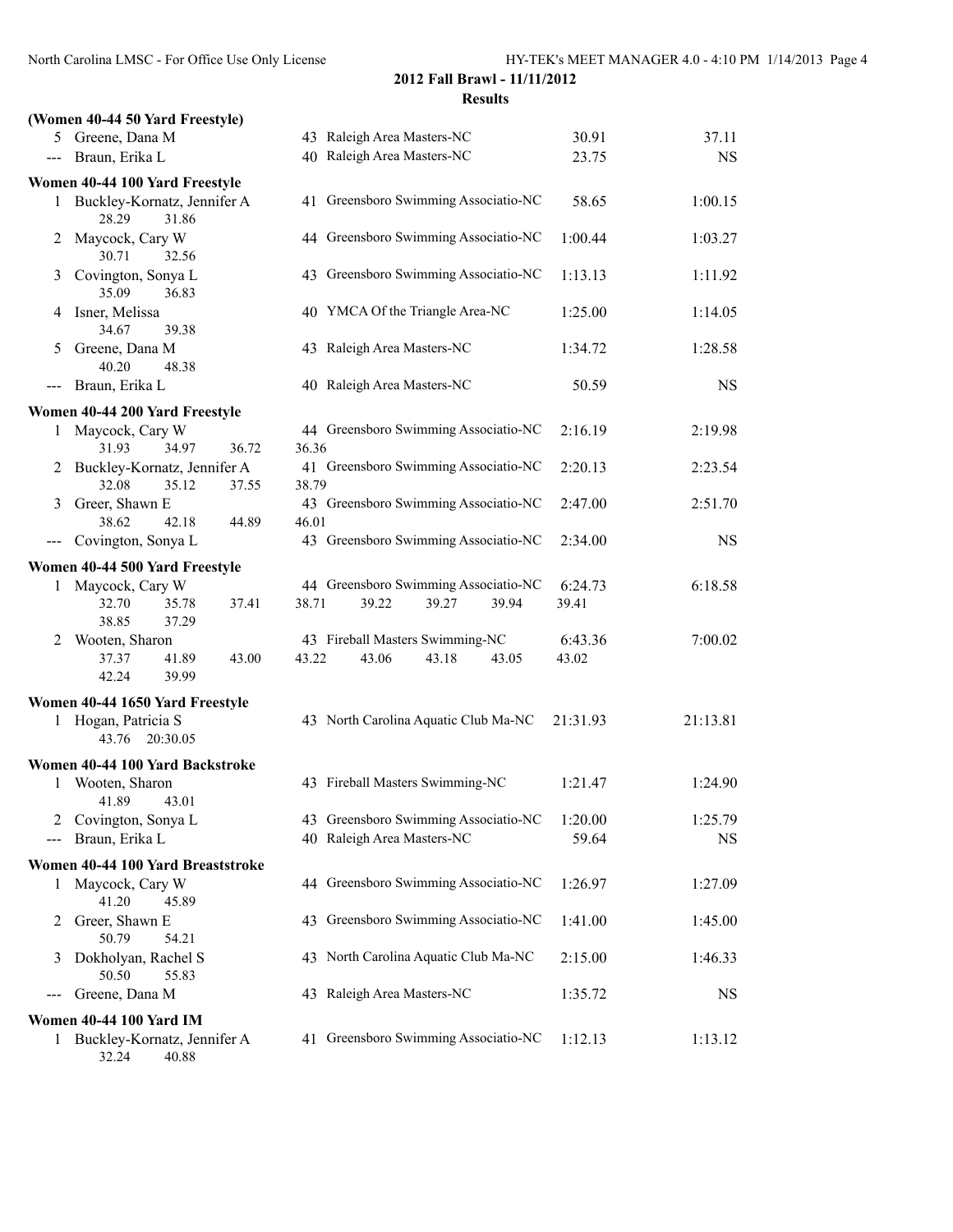| (Women 40-44 100 Yard IM)                            |                                          |                                      |          |           |
|------------------------------------------------------|------------------------------------------|--------------------------------------|----------|-----------|
| 2 Isner, Melissa<br>43.87<br>45.32                   | 40 YMCA Of the Triangle Area-NC          |                                      | 1:30.00  | 1:29.19   |
| Greer, Shawn E<br>$*3$<br>42.70<br>46.94             |                                          | 43 Greensboro Swimming Associatio-NC | 1:28.00  | 1:29.64   |
| $*3$<br>Covington, Sonya L<br>41.60<br>48.04         |                                          | 43 Greensboro Swimming Associatio-NC | 1:29.00  | 1:29.64   |
| Women 45-49 50 Yard Freestyle                        |                                          |                                      |          |           |
| 1 Patterson, Annette W                               | 46 Virginia Masters Swim Team-12         |                                      | 25.53    | 25.49     |
| 2 Rogers, Christina A                                |                                          | 48 Greensboro Swimming Associatio-NC | 29.48    | 31.74     |
| Tomlin, Elizabeth S<br>3                             |                                          | 47 Greensboro Community YMCA Mast-   | 43.33    | 44.26     |
| Women 45-49 100 Yard Freestyle                       |                                          |                                      |          |           |
| 1 Patterson, Annette W<br>26.71<br>28.96             | 46 Virginia Masters Swim Team-12         |                                      | 56.30    | 55.67     |
| Tomlin, Elizabeth S<br>2                             |                                          | 47 Greensboro Community YMCA Mast-   | 1:37.10  | 1:39.21   |
| Women 45-49 1650 Yard Freestyle                      |                                          |                                      |          |           |
| 1 Faulkner, Valerie<br>36.39<br>30:27.23             | 49 YMCA Of the Triangle Area-NC          |                                      | 31:00.00 | 31:03.62  |
| Women 45-49 100 Yard Backstroke                      |                                          |                                      |          |           |
| 1 Patterson, Annette W<br>29.91<br>33.49             | 46 Virginia Masters Swim Team-12         |                                      | 1:06.30  | 1:03.40   |
| Women 45-49 100 Yard Butterfly                       |                                          |                                      |          |           |
| Tomlin, Elizabeth S<br>1<br>53.93<br>59.36           |                                          | 47 Greensboro Community YMCA Mast-   | 1:59.26  | 1:53.29   |
| <b>Women 45-49 100 Yard IM</b>                       |                                          |                                      |          |           |
| Rogers, Christina A<br>1<br>39.09<br>41.60           |                                          | 48 Greensboro Swimming Associatio-NC | 1:20.48  | 1:20.69   |
| Tomlin, Elizabeth S<br>2<br>55.95<br>1:00.01         |                                          | 47 Greensboro Community YMCA Mast-   | 1:55.41  | 1:55.96   |
| Women 50-54 50 Yard Freestyle                        |                                          |                                      |          |           |
| 1 Cotton, Kim M                                      | 51 Unat-55                               |                                      | 45.00    | 36.66     |
| 2 Seay, Nancy                                        |                                          | 53 Greensboro Community YMCA Mast-   | 37.28    | 39.85     |
| 3 Lindquist, Dana W                                  | 50 YMCA Of the Triangle Area-NC          |                                      | 33.64    | 41.61     |
| Women 50-54 100 Yard Freestyle                       |                                          |                                      |          |           |
| Cotton, Kim M<br>1<br>39.20<br>41.68                 | 51 Unat-55                               |                                      | 1:30.00  | 1:20.88   |
| Women 50-54 200 Yard Freestyle                       |                                          |                                      |          |           |
| Seay, Nancy<br>1                                     |                                          | 53 Greensboro Community YMCA Mast-   | 3:20.45  | 3:12.69   |
| 41.58<br>48.50<br>52.29<br>Lindquist, Dana W<br>$--$ | 50.32<br>50 YMCA Of the Triangle Area-NC |                                      | 2:50.00  | <b>NS</b> |
| Women 50-54 500 Yard Freestyle                       |                                          |                                      |          |           |
| 1 Cotton, Kim M                                      | 51 Unat-55                               |                                      | 10:00.00 | 8:48.32   |
| Women 50-54 100 Yard Breaststroke                    |                                          |                                      |          |           |
| 1 Cotton, Kim M<br>48.67<br>52.67                    | 51 Unat-55                               |                                      | 1:50.00  | 1:41.34   |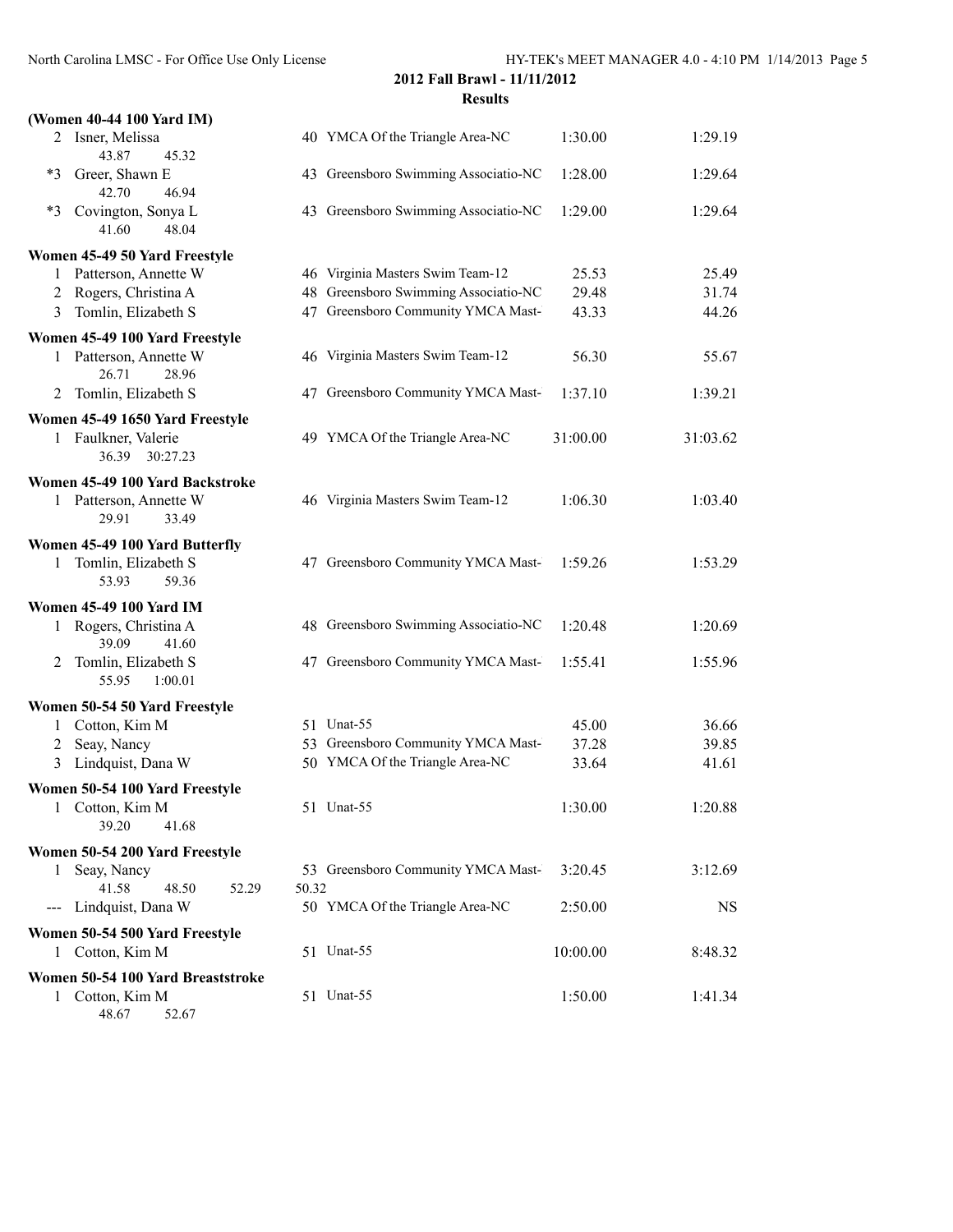| <b>Women 50-54 100 Yard IM</b>                                |                                      |          |           |
|---------------------------------------------------------------|--------------------------------------|----------|-----------|
| Seay, Nancy<br>1<br>47.21<br>47.61                            | 53 Greensboro Community YMCA Mast-   | 1:31.30  | 1:34.82   |
| --- Lindquist, Dana W                                         | 50 YMCA Of the Triangle Area-NC      | 1:30.35  | <b>NS</b> |
| Women 55-59 100 Yard Freestyle                                |                                      |          |           |
| --- Robinson, Robin S                                         | 55 Duke Aquatics-NC                  | 1:15.10  | <b>NS</b> |
| Women 55-59 200 Yard Freestyle                                |                                      |          |           |
| --- Crowder, Barbara W                                        | 55 Duke Aquatics-NC                  | 2:15.00  | <b>NS</b> |
| Women 65-69 50 Yard Freestyle                                 |                                      |          |           |
| 1 Hovey, Mary Anna                                            | 69 Durham Area Masters Aquatics-NC   | 39.64    | 43.64     |
| --- Perryman, Sue                                             | 68 Durham Area Masters Aquatics-NC   | 48.90    | <b>NS</b> |
| Women 65-69 100 Yard Freestyle                                |                                      |          |           |
| 1 Hovey, Mary Anna<br>50.42<br>44.96                          | 69 Durham Area Masters Aquatics-NC   | 1:32.69  | 1:35.38   |
| Women 65-69 200 Yard Freestyle                                |                                      |          |           |
| --- Rice, Jane I                                              | 67 North Carolina Masters Swimmin-NB | 3:51.94  | <b>NS</b> |
| Women 65-69 500 Yard Freestyle                                |                                      |          |           |
| Hovey, Mary Anna<br>1                                         | 69 Durham Area Masters Aquatics-NC   | 9:19.47  | 8:21.85   |
| 55.64<br>58.13<br>48.56<br>55.38                              | 56.80<br>56.03<br>56.85<br>56.72     | 57.74    |           |
| Perryman, Sue<br>2                                            | 68 Durham Area Masters Aquatics-NC   | 10:30.00 | 10:15.33  |
| Women 65-69 100 Yard Backstroke                               |                                      |          |           |
| 1 Hovey, Mary Anna<br>56.43<br>59.56                          | 69 Durham Area Masters Aquatics-NC   | 1:47.55  | 1:55.99   |
| --- Perryman, Sue<br>Not on back off wall<br>58.72<br>1:01.17 | 68 Durham Area Masters Aquatics-NC   | 2:35.00  | DQ        |
| Women 65-69 100 Yard Breaststroke                             |                                      |          |           |
| --- Perryman, Sue                                             | 68 Durham Area Masters Aquatics-NC   | 2:27.28  | DQ        |
| <b>Women 65-69 100 Yard IM</b>                                |                                      |          |           |
| Hovey, Mary Anna<br>1<br>52.96<br>59.36                       | 69 Durham Area Masters Aquatics-NC   | 1:50.26  | 1:52.32   |
| Perryman, Sue<br>2<br>58.35<br>1:08.74                        | 68 Durham Area Masters Aquatics-NC   | 2:06.20  | 2:07.09   |
| Rice, Jane I<br>---                                           | 67 North Carolina Masters Swimmin-NB | 2:04.85  | <b>NS</b> |
| Men 18-24 50 Yard Freestyle                                   |                                      |          |           |
| Samulski, Richard<br>1                                        | 24 North Carolina Aquatic Club Ma-NC | 27.00    | 24.83     |
| Ellis, Haywood C<br>2                                         | Charlotte SwimMasters-NC<br>21       | 24.50    | 25.37     |
| de la Cruz, Juan J<br>3                                       | 24 Cape Fear Aquatic Club-NC         | 32.69    | 34.17     |
| Men 18-24 100 Yard Freestyle                                  |                                      |          |           |
| Ellis, Haywood C<br>1                                         | 21 Charlotte SwimMasters-NC          | 51.36    | 56.36     |
| 26.44<br>29.92                                                |                                      |          |           |
| Samulski, Richard<br>2<br>27.56<br>29.46                      | 24 North Carolina Aquatic Club Ma-NC | 1:00.50  | 57.02     |
| de la Cruz, Juan J<br>3<br>36.68<br>42.02                     | 24 Cape Fear Aquatic Club-NC         | 1:17.39  | 1:18.70   |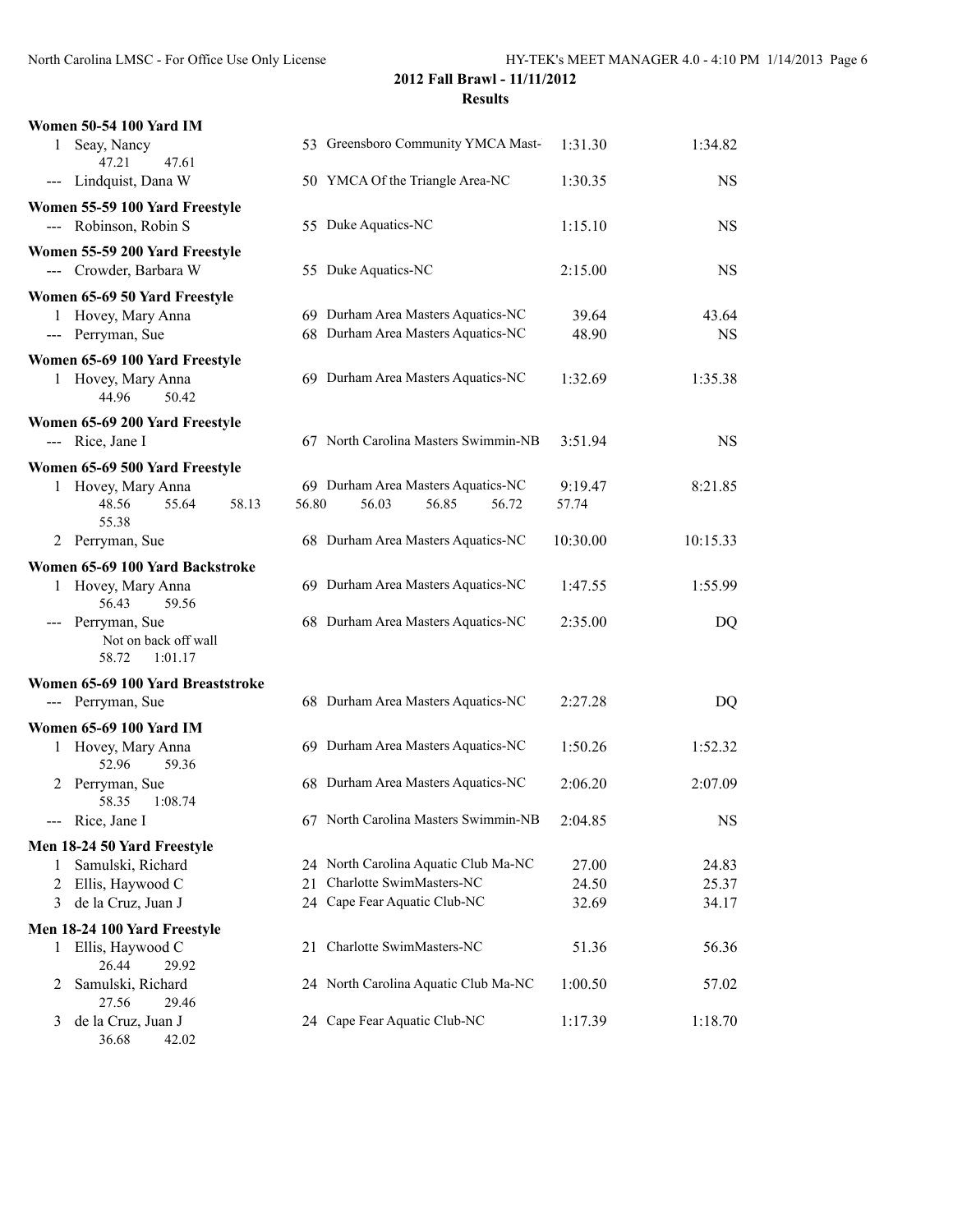| Men 18-24 200 Yard Freestyle                           |                |                                                       |                  |          |
|--------------------------------------------------------|----------------|-------------------------------------------------------|------------------|----------|
| Jones, Kevin<br>1                                      |                | 23 Fireball Masters Swimming-NC                       | 1:53.00          | 1:50.56  |
| 25.20<br>27.60                                         | 29.14<br>28.62 |                                                       |                  |          |
| Samulski, Richard<br>2                                 |                | 24 North Carolina Aquatic Club Ma-NC                  | 2:10.00          | 2:13.65  |
| 28.98<br>33.21                                         | 36.03<br>35.43 |                                                       |                  |          |
| Men 18-24 500 Yard Freestyle                           |                |                                                       |                  |          |
| Jones, Kevin<br>$\mathbf{1}$                           |                | 23 Fireball Masters Swimming-NC                       | 5:10.00          | 5:14.26  |
| 27.63<br>31.17<br>32.46<br>29.12                       | 32.33<br>32.86 | 32.89<br>32.04<br>32.04                               | 31.72            |          |
|                                                        |                |                                                       |                  |          |
| Men 18-24 100 Yard Breaststroke                        |                | 21 Charlotte SwimMasters-NC                           |                  |          |
| 1 Ellis, Haywood C<br>39.05<br>33.79                   |                |                                                       | 1:07.88          | 1:12.84  |
|                                                        |                |                                                       |                  |          |
| Men 18-24 100 Yard Butterfly                           |                | 21 Charlotte SwimMasters-NC                           | 59.55            |          |
| Ellis, Haywood C<br>1<br>30.09<br>35.90                |                |                                                       |                  | 1:05.99  |
|                                                        |                |                                                       |                  |          |
| <b>Men 18-24 100 Yard IM</b>                           |                | 21 Charlotte SwimMasters-NC                           |                  |          |
| 1 Ellis, Haywood C<br>31.35<br>34.42                   |                |                                                       | 1:02.91          | 1:05.77  |
|                                                        |                |                                                       |                  |          |
| Men 25-29 50 Yard Freestyle<br>Rogers, Michael J       |                | 28 HealthQuest Masters - Smithfie-NC                  | 25.00            | 24.79    |
| $\mathbf{1}$<br>2 Ford, Brian D                        |                | 25 Greensboro Swimming Associatio-NC                  | 30.00            | 28.40    |
|                                                        |                |                                                       |                  |          |
| Men 25-29 100 Yard Freestyle                           |                |                                                       |                  |          |
| 1 Wisthoff, Matthew P<br>25.94<br>28.27                |                | 27 Cape Fear Aquatic Club-NC                          | 54.47            | 54.21    |
| Ford, Brian D<br>2                                     |                | 25 Greensboro Swimming Associatio-NC                  | 1:10.00          | 1:02.10  |
| 29.86<br>32.24                                         |                |                                                       |                  |          |
| Harris, William S<br>3                                 |                | 25 Raleigh Area Masters-NC                            | 1:05.00          | 1:03.86  |
| 31.24<br>32.62                                         |                |                                                       |                  |          |
| Men 25-29 200 Yard Freestyle                           |                |                                                       |                  |          |
| Harris, William S<br>$\mathbf{1}$                      |                | 25 Raleigh Area Masters-NC                            | 2:20.00          | 2:15.34  |
| 31.28<br>33.56                                         | 34.93<br>35.57 |                                                       |                  |          |
| Men 25-29 500 Yard Freestyle                           |                |                                                       |                  |          |
| 1 Wisthoff, Matthew P                                  |                | 27 Cape Fear Aquatic Club-NC                          | 5:08.72          | 5:20.74  |
| 28.39<br>31.42                                         | 31.88<br>32.39 | 32.58<br>32.84<br>32.25                               | 32.95            |          |
| 32.98<br>33.06                                         |                |                                                       |                  |          |
| Harris, William S<br>2<br>32.32<br>34.23               | 36.31<br>35.35 | 25 Raleigh Area Masters-NC<br>36.82<br>37.26<br>37.49 | 6:00.00<br>37.63 | 6:02.15  |
| 37.70<br>37.04                                         |                |                                                       |                  |          |
|                                                        |                |                                                       |                  |          |
| Men 25-29 1650 Yard Freestyle<br>1 Wisthoff, Matthew P |                | 27 Cape Fear Aquatic Club-NC                          | 17:55.52         | 18:24.19 |
|                                                        |                |                                                       |                  |          |
| Men 25-29 100 Yard Breaststroke<br>Rogers, Michael J   |                | 28 HealthQuest Masters - Smithfie-NC                  | 1:09.00          |          |
| 1<br>29.88<br>34.64                                    |                |                                                       |                  | 1:04.52  |
|                                                        |                |                                                       |                  |          |
| <b>Men 25-29 100 Yard IM</b><br>Wisthoff, Matthew P    |                | 27 Cape Fear Aquatic Club-NC                          | 59.00            | 1:00.90  |
| 1<br>27.85<br>33.05                                    |                |                                                       |                  |          |
| Rogers, Michael J<br>2                                 |                | 28 HealthQuest Masters - Smithfie-NC                  | 1:13.00          | 1:01.28  |
| 29.04<br>32.24                                         |                |                                                       |                  |          |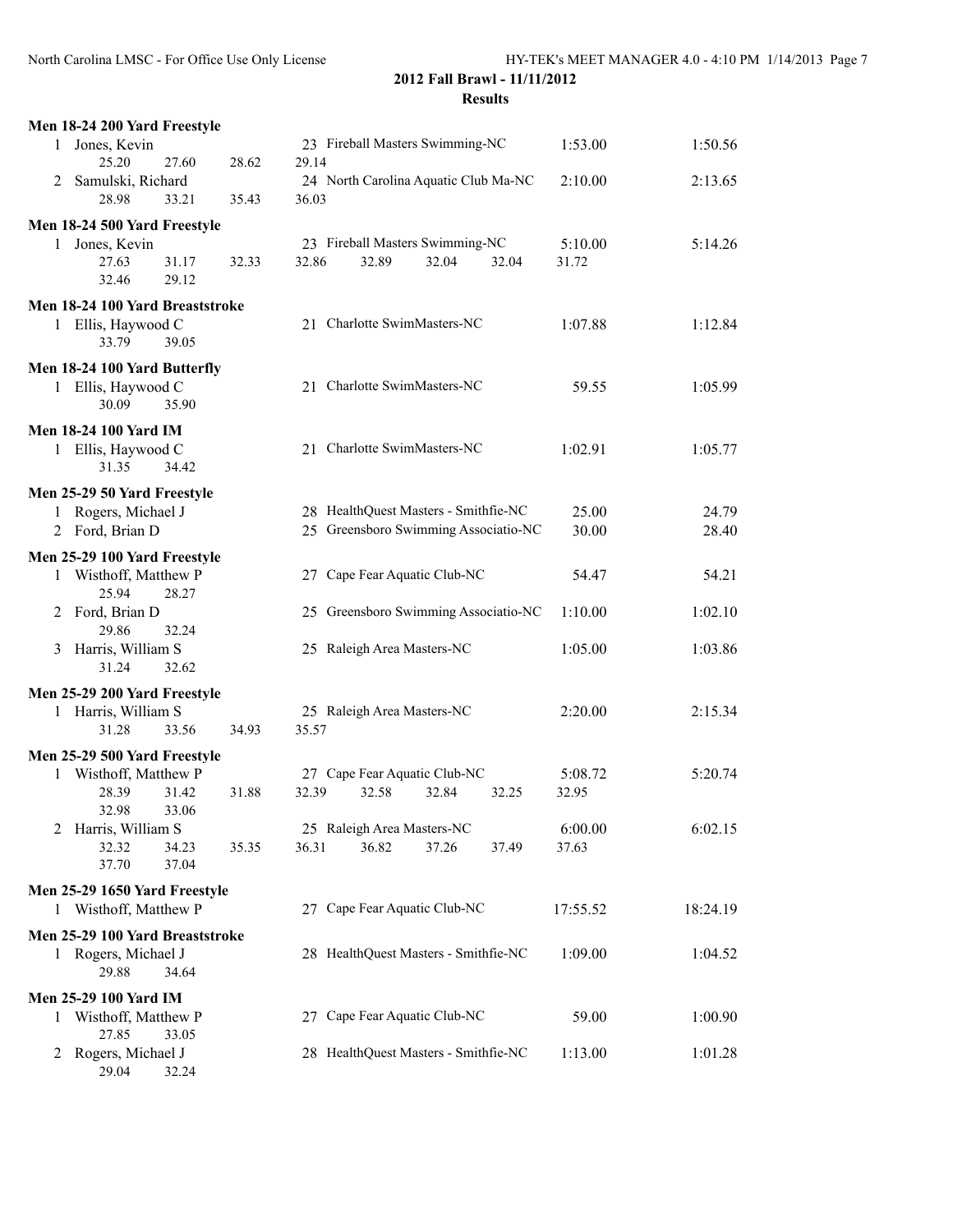| (Men 25-29 100 Yard IM)                    |                                      |          |          |
|--------------------------------------------|--------------------------------------|----------|----------|
| 3 Ford, Brian D<br>32.48<br>41.44          | 25 Greensboro Swimming Associatio-NC | 1:25.00  | 1:13.92  |
| Men 30-34 50 Yard Freestyle                |                                      |          |          |
| Thrasher, Bradley A<br>1                   | 30 North Carolina Masters Swimmin-NB | 21.77    | 22.25    |
| Sartain, Lee<br>2                          | 31 YMCA Of the Triangle Area-NC      | 24.00    | 26.50    |
| Men 30-34 100 Yard Freestyle               |                                      |          |          |
| Thrasher, Bradley A<br>1<br>23.39<br>25.37 | 30 North Carolina Masters Swimmin-NB | 47.52    | 48.76    |
| Nothoff, Nick<br>2<br>25.39<br>28.04       | 32 Enfinity Aquatic Team-NC          | 1:10.00  | 53.43    |
| Sartain, Lee<br>3<br>29.83<br>31.45        | 31 YMCA Of the Triangle Area-NC      | 1:00.00  | 1:01.28  |
| Men 30-34 1650 Yard Freestyle              |                                      |          |          |
| 1 Hillen, Timothy J                        | 32 Enfinity Aquatic Team-NC          | 18:30.00 | 19:03.54 |
| Men 30-34 100 Yard Backstroke              |                                      |          |          |
| 1 Hillen, Timothy J                        | 32 Enfinity Aquatic Team-NC          | NT       | 59.26    |
| Men 30-34 100 Yard Breaststroke            |                                      |          |          |
| 1 Dallamura, Scott J<br>38.64<br>41.15     | 34 Clubworx - Fuquay-Varina-NC       | 1:15.00  | 1:19.79  |
| Men 30-34 100 Yard Butterfly               |                                      |          |          |
| 1 Hillen, Timothy J<br>26.62<br>30.73      | 32 Enfinity Aquatic Team-NC          | 58.00    | 57.35    |
| 2 Dallamura, Scott J<br>28.08<br>31.90     | 34 Clubworx - Fuquay-Varina-NC       | 59.00    | 59.98    |
| <b>Men 30-34 100 Yard IM</b>               |                                      |          |          |
| Thrasher, Bradley A<br>1<br>27.20<br>31.28 | 30 North Carolina Masters Swimmin-NB | 56.68    | 58.48    |
| Dallamura, Scott J<br>2<br>28.62<br>35.00  | 34 Clubworx - Fuquay-Varina-NC       | 1:05.00  | 1:03.62  |
| Sartain, Lee<br>3<br>34.31<br>38.25        | 31 YMCA Of the Triangle Area-NC      | 1:10.00  | 1:12.56  |
| Men 35-39 50 Yard Freestyle                |                                      |          |          |
| 1 Midgett, Todd C                          | 35 Cape Fear Aquatic Club-NC         | 27.00    | 27.11    |
| 2 Cockrum, John                            | 38 Cape Fear Aquatic Club-NC         | 32.63    | 27.59    |
| Pelletier, Gerard P<br>3                   | 38 HealthQuest Masters - Smithfie-NC | 40.00    | 32.45    |
| Sadosky, Daniel<br>$---$<br>False start    | 37 Raleigh Area Masters-NC           | 24.50    | DQ       |
| Men 35-39 100 Yard Freestyle               |                                      |          |          |
| 1 Lutz, Andrew G<br>24.90<br>27.26         | 37 North Carolina Masters Swimmin-NB | 54.00    | 52.16    |
| Sadosky, Daniel<br>2<br>26.03<br>28.61     | 37 Raleigh Area Masters-NC           | 53.50    | 54.64    |
| Midgett, Todd C<br>3<br>28.42<br>30.67     | 35 Cape Fear Aquatic Club-NC         | 1:02.00  | 59.09    |
| Cockrum, John<br>4                         | 38 Cape Fear Aquatic Club-NC         | 1:10.31  | 1:03.34  |

30.43 32.91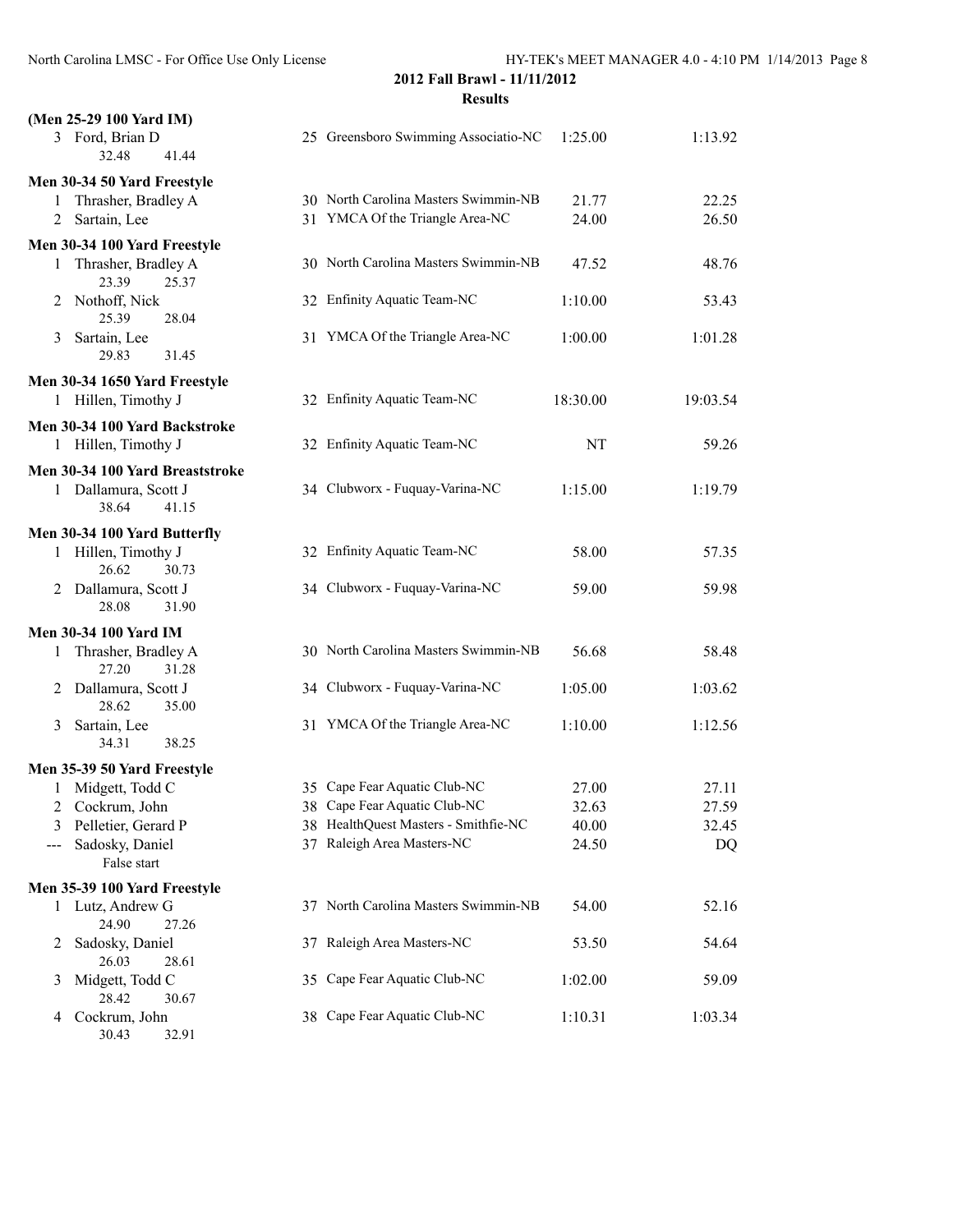32.69 30.11

|               | (Men 35-39 100 Yard Freestyle)                   |       |       |       |       |                                      |                                      |          |           |
|---------------|--------------------------------------------------|-------|-------|-------|-------|--------------------------------------|--------------------------------------|----------|-----------|
|               | 5 Pelletier, Gerard P<br>34.90                   | 38.06 |       |       |       | 38 HealthQuest Masters - Smithfie-NC |                                      | 1:26.00  | 1:12.96   |
|               | Men 35-39 200 Yard Freestyle                     |       |       |       |       |                                      |                                      |          |           |
|               | 1 Cockrum, John                                  |       |       |       |       | 38 Cape Fear Aquatic Club-NC         |                                      | 2:46.70  | 2:40.86   |
|               | 33.88                                            | 39.59 | 41.89 | 45.50 |       |                                      |                                      |          |           |
|               | Men 35-39 500 Yard Freestyle                     |       |       |       |       |                                      |                                      |          |           |
|               | 1 Midgett, Todd C                                |       |       |       |       | 35 Cape Fear Aquatic Club-NC         |                                      | 6:25.00  | 6:11.35   |
|               | 32.40                                            | 35.31 | 37.79 | 37.35 | 37.92 | 38.35                                | 38.27                                | 38.20    |           |
|               | 38.41                                            | 37.35 |       |       |       |                                      |                                      |          |           |
|               | Men 35-39 1650 Yard Freestyle                    |       |       |       |       |                                      |                                      |          |           |
|               | 1 Willis, Matt                                   |       |       |       |       | 36 Cape Fear Aquatic Club-NC         |                                      | 20:41.30 | 21:30.56  |
|               | Men 35-39 100 Yard Backstroke                    |       |       |       |       |                                      |                                      |          |           |
|               | 1 Willis, Matt                                   |       |       |       |       | 36 Cape Fear Aquatic Club-NC         |                                      | 1:13.82  | 1:14.00   |
|               | Men 35-39 100 Yard Breaststroke                  |       |       |       |       |                                      |                                      |          |           |
|               | 1 Pearson, Matthew B                             |       |       |       |       | 39 Clubworx - Fuquay-Varina-NC       |                                      | 1:25.00  | 1:20.92   |
|               | 38.59                                            | 42.33 |       |       |       |                                      |                                      |          |           |
|               | <b>Men 35-39 100 Yard IM</b>                     |       |       |       |       |                                      |                                      |          |           |
|               | 1 Sadosky, Daniel                                |       |       |       |       | 37 Raleigh Area Masters-NC           |                                      | 1:02.75  | 1:04.31   |
|               | 30.32                                            | 33.99 |       |       |       |                                      |                                      |          |           |
| 2             | Willis, Matt                                     |       |       |       |       | 36 Cape Fear Aquatic Club-NC         |                                      | 1:14.70  | 1:13.59   |
|               | 34.42                                            | 39.17 |       |       |       |                                      |                                      |          |           |
|               | Pearson, Matthew B                               |       |       |       |       | 39 Clubworx - Fuquay-Varina-NC       |                                      | 1:45.00  | DQ        |
|               | Shoulders past vertical toward breast - back     |       |       |       |       |                                      |                                      |          |           |
|               | 44.32                                            | 41.44 |       |       |       |                                      |                                      |          |           |
|               | Men 40-44 50 Yard Freestyle                      |       |       |       |       |                                      |                                      |          |           |
|               | 1 Pletcher, Todd                                 |       |       |       |       | 42 Cape Fear Aquatic Club-NC         |                                      | 23.75    | 24.00     |
|               | 2 Jaffe, Robert A                                |       |       |       |       |                                      | 42 North Carolina Masters Swimmin-NB | 26.44    | 25.39     |
|               | 3 Lumsden, Gregg                                 |       |       |       |       | 44 Clubworx - Fuquay-Varina-NC       |                                      | 29.00    | 28.81     |
| 4             | Moore, Steven E                                  |       |       |       |       | 40 Clubworx - Fuquay-Varina-NC       |                                      | 29.00    | 29.32     |
| $\frac{1}{2}$ | Hurt, John C                                     |       |       |       |       |                                      | 42 North Carolina Aquatic Club Ma-NC | 31.13    | <b>NS</b> |
|               | Men 40-44 100 Yard Freestyle                     |       |       |       |       |                                      |                                      |          |           |
|               | 1 Pletcher, Todd                                 |       |       |       |       | 42 Cape Fear Aquatic Club-NC         |                                      | 51.00    | 51.74     |
|               | 24.60                                            | 27.14 |       |       |       |                                      |                                      |          |           |
|               | 2 Jaffe, Robert A                                |       |       |       |       |                                      | 42 North Carolina Masters Swimmin-NB | 58.57    | 56.13     |
|               | 27.88                                            | 28.25 |       |       |       | 44 Enfinity Aquatic Team-NC          |                                      |          |           |
| 3             | Boze, J Glynn<br>27.04                           | 30.96 |       |       |       |                                      |                                      | 58.00    | 58.00     |
|               | --- Hurt, John C                                 |       |       |       |       |                                      | 42 North Carolina Aquatic Club Ma-NC | 1:12.00  | <b>NS</b> |
|               |                                                  |       |       |       |       |                                      |                                      |          |           |
|               | Men 40-44 200 Yard Freestyle<br>1 Pletcher, Todd |       |       |       |       | 42 Cape Fear Aquatic Club-NC         |                                      | 1:54.00  | 1:57.55   |
|               | 26.87                                            | 29.31 | 30.89 | 30.48 |       |                                      |                                      |          |           |
| 2             | Jaffe, Robert A                                  |       |       |       |       |                                      | 42 North Carolina Masters Swimmin-NB | 2:15.82  | 2:13.51   |
|               | 30.72                                            | 34.16 | 34.99 | 33.64 |       |                                      |                                      |          |           |
|               | Men 40-44 500 Yard Freestyle                     |       |       |       |       |                                      |                                      |          |           |
|               | 1 Pletcher, Todd                                 |       |       |       |       | 42 Cape Fear Aquatic Club-NC         |                                      | 5:10.21  | 5:14.17   |
|               | 27.77                                            | 30.17 | 31.52 | 32.24 | 31.91 | 32.14                                | 32.55                                | 33.07    |           |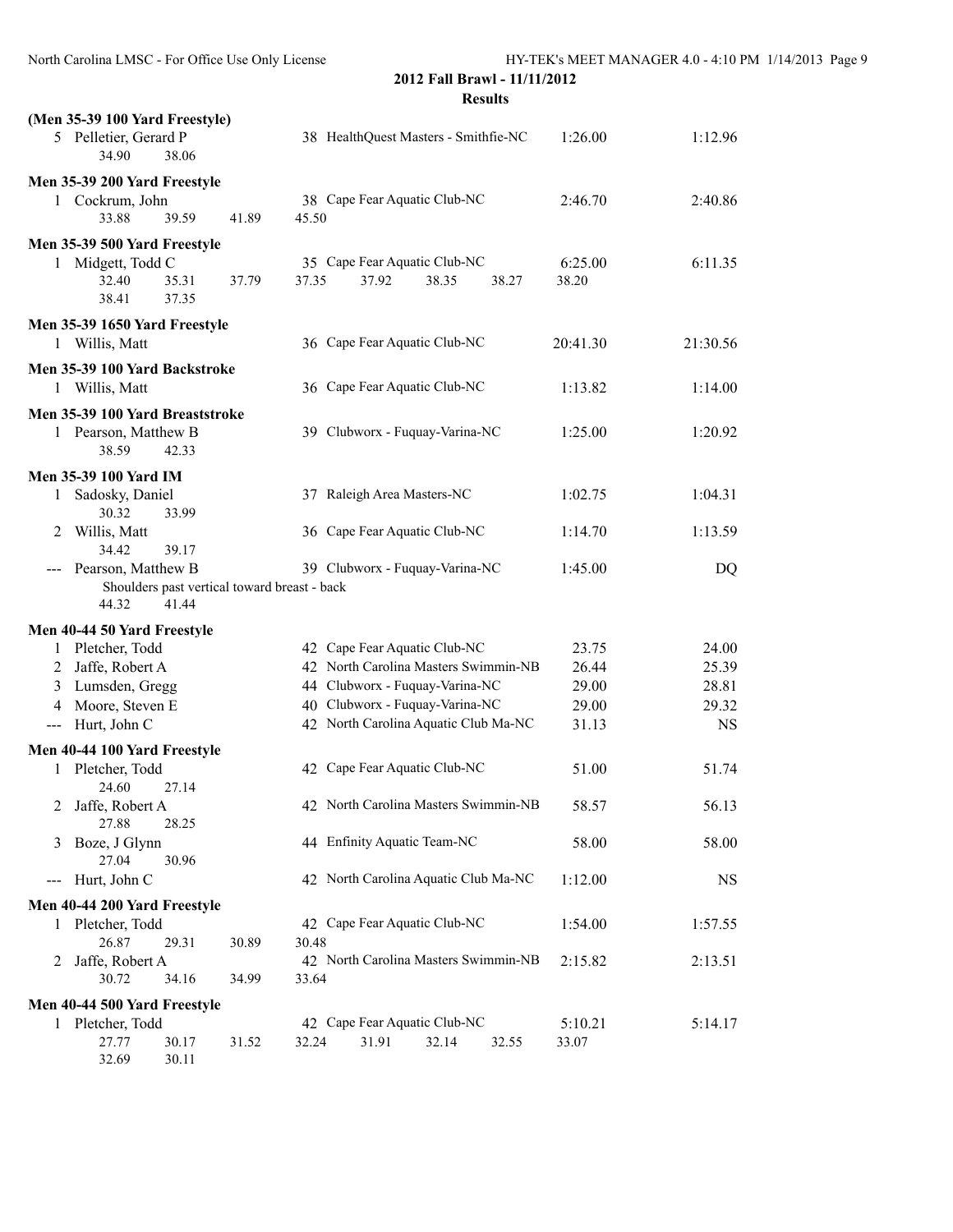|                | Men 40-44 100 Yard Backstroke        |       |       |                                      |       |       |         |           |
|----------------|--------------------------------------|-------|-------|--------------------------------------|-------|-------|---------|-----------|
|                | 1 Boze, J Glynn                      |       |       | 44 Enfinity Aquatic Team-NC          |       |       | 1:10.00 | 1:08.03   |
|                | Men 40-44 100 Yard Breaststroke      |       |       |                                      |       |       |         |           |
|                | 1 Lumsden, Gregg<br>34.77<br>37.85   |       |       | 44 Clubworx - Fuquay-Varina-NC       |       |       | 1:15.67 | 1:12.62   |
|                | <b>Men 40-44 100 Yard IM</b>         |       |       |                                      |       |       |         |           |
| 1              | Pletcher, Todd<br>27.14<br>32.08     |       |       | 42 Cape Fear Aquatic Club-NC         |       |       | 59.99   | 59.22     |
| 2              | Boze, J Glynn<br>29.76<br>35.03      |       |       | 44 Enfinity Aquatic Team-NC          |       |       | 1:10.00 | 1:04.79   |
| 3              | Lumsden, Gregg<br>33.08<br>35.48     |       |       | 44 Clubworx - Fuquay-Varina-NC       |       |       | 1:09.00 | 1:08.56   |
| 4              | Moore, Steven E<br>37.85<br>41.89    |       |       | 40 Clubworx - Fuquay-Varina-NC       |       |       | 1:30.00 | 1:19.74   |
| ---            | Hurt, John C                         |       |       | 42 North Carolina Aquatic Club Ma-NC |       |       | 1:20.00 | <b>NS</b> |
|                | Men 45-49 50 Yard Freestyle          |       |       |                                      |       |       |         |           |
| 1              | Winans, Timothy J                    |       |       | 49 Unat-55                           |       |       | 23.63   | 24.39     |
| $\overline{2}$ | Woody, Kevin                         |       | 48    | One Step Beyond Cary-NC              |       |       | 26.50   | 25.24     |
| 3              | Hopkins, Mark                        |       | 49.   | SwimMAC Masters - Charlotte-NC       |       |       | 25.40   | 25.45     |
| 4              | Beck, Thomas                         |       |       | 48 Raleigh Area Masters-NC           |       |       | 25.70   | 26.55     |
| 5              | Putney, Donald C                     |       | 48    | Triad Masters Swimming Greens-NC     |       |       | 30.78   | 28.87     |
| 6              | Strong, John M                       |       |       | 45 North Carolina Aquatic Club Ma-NC |       |       | 28.50   | 29.17     |
| 7              | Lindquist, David S                   |       |       | 48 North Carolina Masters Swimmin-NB |       |       | 37.00   | 31.17     |
|                | Men 45-49 100 Yard Freestyle         |       |       |                                      |       |       |         |           |
| 1              | Martin, Chris D<br>26.05<br>26.96    |       |       | 46 Cape Fear Aquatic Club-NC         |       |       | 54.00   | 53.01     |
| 2              | Woody, Kevin<br>27.54<br>28.81       |       |       | 48 One Step Beyond Cary-NC           |       |       | 58.50   | 56.35     |
| 3              | Beck, Thomas<br>27.79<br>31.02       |       |       | 48 Raleigh Area Masters-NC           |       |       | 58.48   | 58.81     |
| 4              | Putney, Donald C<br>31.05<br>32.18   |       |       | 48 Triad Masters Swimming Greens-NC  |       |       | 1:15.63 | 1:03.23   |
| 5              | Strong, John M<br>30.89<br>33.93     |       |       | 45 North Carolina Aquatic Club Ma-NC |       |       | 1:05.00 | 1:04.82   |
| 6              | Lindquist, David S<br>32.72<br>38.70 |       |       | 48 North Carolina Masters Swimmin-NB |       |       | 1:35.00 | 1:11.42   |
|                | --- Hopkins, Mark                    |       |       | 49 SwimMAC Masters - Charlotte-NC    |       |       | 58.70   | <b>NS</b> |
|                | Men 45-49 200 Yard Freestyle         |       |       |                                      |       |       |         |           |
| 1              | Martin, Chris D<br>27.10<br>29.89    | 29.30 | 29.74 | 46 Cape Fear Aquatic Club-NC         |       |       | 1:53.00 | 1:56.03   |
| 2              | Woody, Kevin<br>31.32<br>34.28       | 35.13 | 34.67 | 48 One Step Beyond Cary-NC           |       |       | 2:10.00 | 2:15.40   |
|                | Men 45-49 500 Yard Freestyle         |       |       |                                      |       |       |         |           |
|                | 1 Martin, Chris D                    |       |       | 46 Cape Fear Aquatic Club-NC         |       |       | 5:20.00 | 5:18.06   |
|                | 29.27<br>31.76<br>30.67<br>30.54     | 32.72 | 32.58 | 32.76                                | 32.81 | 32.47 | 32.48   |           |
|                | Men 45-49 100 Yard Backstroke        |       |       |                                      |       |       |         |           |
|                | 1 Woody, Kevin                       |       |       | 48 One Step Beyond Cary-NC           |       |       | 1:15.00 | 1:15.31   |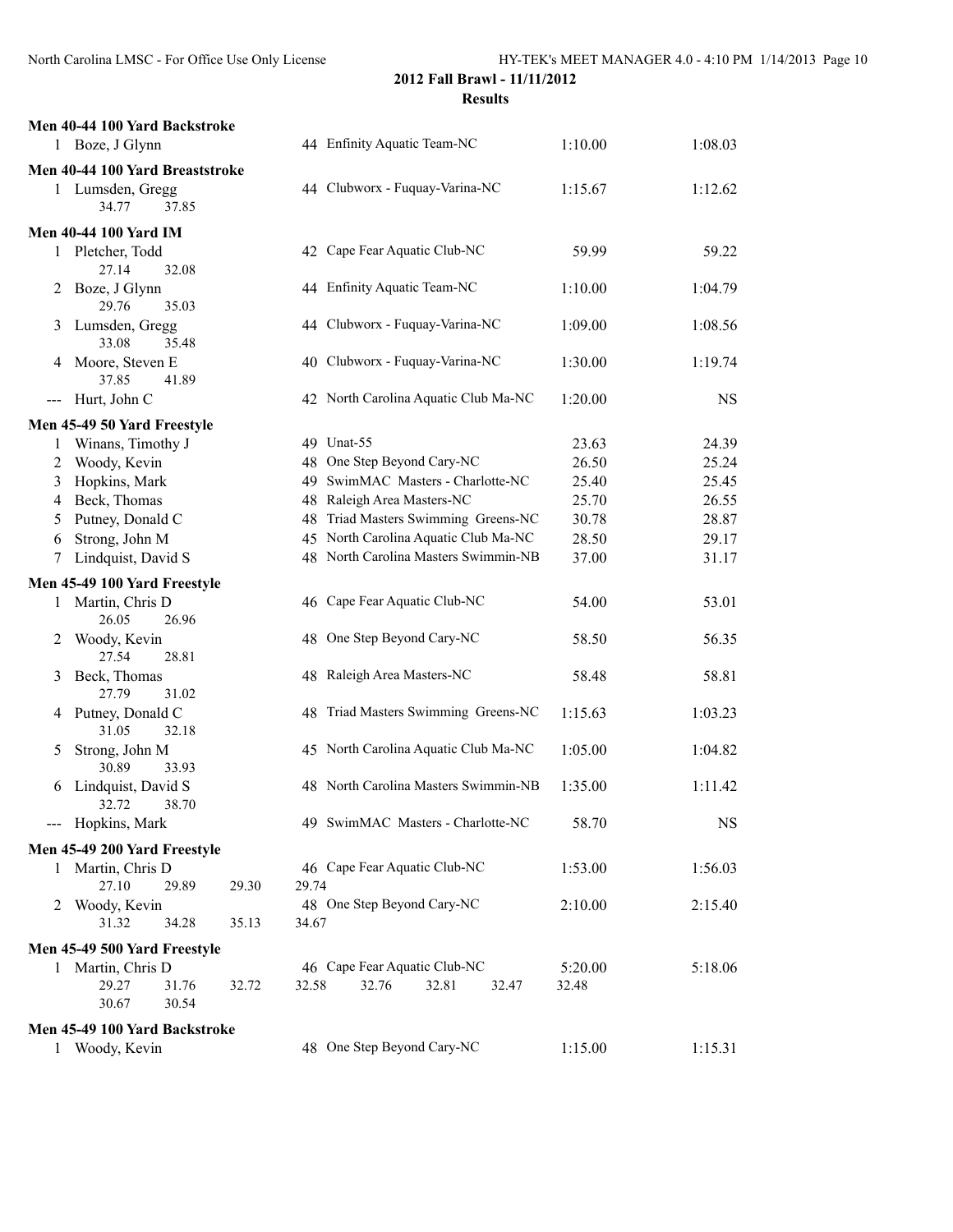|                   | Men 45-49 100 Yard Breaststroke           |       |                                      |         |           |
|-------------------|-------------------------------------------|-------|--------------------------------------|---------|-----------|
|                   | 1 Winans, Timothy J<br>31.30<br>35.34     |       | 49 Unat-55                           | 1:06.22 | 1:06.64   |
| 2                 | Strong, John M<br>37.92<br>42.83          |       | 45 North Carolina Aquatic Club Ma-NC | 1:25.00 | 1:20.75   |
| 3                 | Tetreault, Martin<br>40.38<br>44.03       |       | 47 HealthQuest Masters - Smithfie-NC | 1:37.00 | 1:24.41   |
|                   | Men 45-49 100 Yard Butterfly              |       |                                      |         |           |
|                   | 1 Putney, Donald C<br>32.04<br>33.20      |       | 48 Triad Masters Swimming Greens-NC  | 1:30.19 | 1:05.24   |
|                   | <b>Men 45-49 100 Yard IM</b>              |       |                                      |         |           |
| 1                 | Hopkins, Mark<br>31.05<br>35.83           |       | 49 SwimMAC Masters - Charlotte-NC    | 1:06.90 | 1:06.88   |
|                   | 2 Beck, Thomas<br>32.15<br>36.25          |       | 48 Raleigh Area Masters-NC           | 1:08.61 | 1:08.40   |
| 3                 | Putney, Donald C<br>35.37<br>37.86        |       | 48 Triad Masters Swimming Greens-NC  | 1:18.35 | 1:13.23   |
| 4                 | Woody, Kevin<br>33.57<br>40.63            |       | 48 One Step Beyond Cary-NC           | 1:15.00 | 1:14.20   |
| 5                 | Tetreault, Martin<br>42.26<br>38.92       |       | 47 HealthQuest Masters - Smithfie-NC | 1:45.00 | 1:21.18   |
|                   | Men 50-54 50 Yard Freestyle               |       |                                      |         |           |
| 1                 | Reeve, Brian C                            |       | 50 Greensboro Swimming Associatio-NC | 29.00   | 25.25     |
| $\overline{2}$    | Hudnell, Andy                             | 51    | Greensboro Swimming Associatio-NC    | 26.00   | 26.18     |
| 3                 | Singletary, Henry P                       | 51    | Cape Fear Aquatic Club-NC            | 26.00   | 27.13     |
| $\overline{4}$    | Richter, Kyle E                           |       | 51 HealthQuest Masters - Smithfie-NC | 35.00   | 28.19     |
| 5                 | Braam, Tim                                |       | 50 YMCA Of the Triangle Area-NC      | 30.00   | 29.68     |
| $\qquad \qquad -$ | Procton, Bruce                            |       | 51 Performance Aquatics by Compas-NC | 25.00   | <b>NS</b> |
|                   | Men 50-54 100 Yard Freestyle              |       |                                      |         |           |
|                   | 1 Procton, Bruce<br>27.05<br>28.15        |       | 51 Performance Aquatics by Compas-NC | 55.00   | 55.20     |
| 2                 | Reeve, Brian C<br>27.05<br>29.24          |       | 50 Greensboro Swimming Associatio-NC | 59.00   | 56.29     |
| 3                 | Katsouleas, Tom<br>28.32<br>29.10         |       | 54 Duke Aquatics-NC                  | 56.00   | 57.42     |
|                   | 4 McFarland, James A<br>28.00<br>29.49    |       | 53 Cape Fear Aquatic Club-NC         | 57.00   | 57.49     |
| 5                 | Hudnell, Andy<br>28.26<br>29.79           |       | 51 Greensboro Swimming Associatio-NC | 56.00   | 58.05     |
| 6                 | Singletary, Henry P<br>28.19<br>30.36     |       | 51 Cape Fear Aquatic Club-NC         | 57.00   | 58.55     |
| 7                 | Colvard, John D<br>28.21<br>30.50         |       | 50 One Step Beyond Cary-NC           | 59.00   | 58.71     |
| 8                 | Erb, Wayne L<br>28.24<br>31.59            |       | 53 One Step Beyond Cary-NC           | 59.50   | 59.83     |
| 9                 | O'Connor, Christopher M<br>34.75<br>38.90 |       | 54 Durham Area Masters Aquatics-NC   | 1:40.00 | 1:13.65   |
|                   | Men 50-54 200 Yard Freestyle              |       |                                      |         |           |
|                   | 1 Procton, Bruce                          |       | 51 Performance Aquatics by Compas-NC | 2:05.00 | 2:05.03   |
|                   | 28.99<br>31.73<br>31.93                   | 32.38 |                                      |         |           |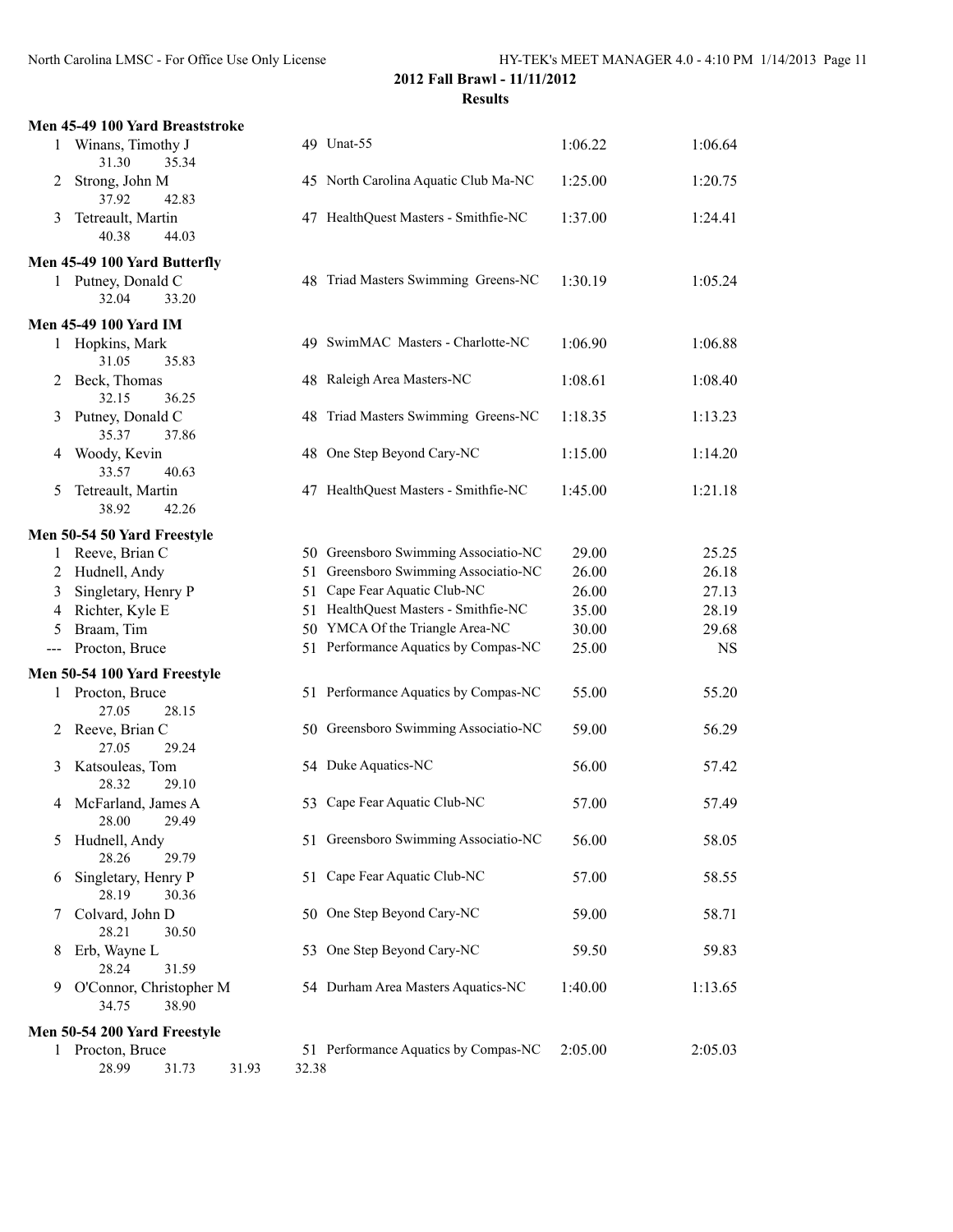|                     | (Men 50-54 200 Yard Freestyle)            |       |       |                                                               |                  |           |
|---------------------|-------------------------------------------|-------|-------|---------------------------------------------------------------|------------------|-----------|
|                     | 2 Singletary, Henry P<br>29.40<br>32.47   | 33.62 | 34.85 | 51 Cape Fear Aquatic Club-NC                                  | 2:14.00          | 2:10.34   |
|                     | Men 50-54 500 Yard Freestyle              |       |       |                                                               |                  |           |
|                     | 1 Willson, Tim<br>53.19<br>51.14          | 52.43 | 53.47 | 50 Durham Area Masters Aquatics-NC<br>53.12<br>52.89<br>51.28 | 8:42.00<br>51.04 | 8:44.18   |
|                     | 56.49<br>49.13                            |       |       |                                                               |                  |           |
|                     | Men 50-54 100 Yard Backstroke             |       |       |                                                               |                  |           |
| 1                   | McFarland, James A<br>43.52<br>22.69      |       |       | 53 Cape Fear Aquatic Club-NC                                  | 1:05.00          | 1:06.21   |
| 2                   | Colvard, John D<br>56.18<br>15.43         |       |       | 50 One Step Beyond Cary-NC                                    | 1:10.00          | 1:11.61   |
| 3                   | O'Connor, Christopher M<br>43.52<br>50.12 |       |       | 54 Durham Area Masters Aquatics-NC                            | 2:00.00          | 1:33.64   |
|                     | Men 50-54 100 Yard Breaststroke           |       |       |                                                               |                  |           |
|                     | 1 Procton, Bruce<br>34.22<br>37.25        |       |       | 51 Performance Aquatics by Compas-NC                          | 1:12.00          | 1:11.47   |
|                     | 2 Richter, Kyle E<br>37.32<br>41.11       |       |       | 51 HealthQuest Masters - Smithfie-NC                          | 1:30.00          | 1:18.43   |
| 3                   | Braam, Tim<br>40.80<br>43.94              |       |       | 50 YMCA Of the Triangle Area-NC                               | 1:30.00          | 1:24.74   |
|                     | Men 50-54 100 Yard Butterfly              |       |       |                                                               |                  |           |
| 1                   | Singletary, Henry P<br>34.02<br>41.33     |       |       | 51 Cape Fear Aquatic Club-NC                                  | 1:05.00          | 1:15.35   |
|                     | Hudnell, Andy                             |       |       | 51 Greensboro Swimming Associatio-NC                          | 1:06.00          | <b>NS</b> |
| $\qquad \qquad - -$ | McFarland, James A                        |       |       | 53 Cape Fear Aquatic Club-NC                                  | 59.50            | <b>NS</b> |
|                     |                                           |       |       |                                                               |                  |           |
|                     | Men 50-54 100 Yard IM                     |       |       |                                                               |                  |           |
| 1                   | Procton, Bruce<br>30.56<br>32.73          |       |       | 51 Performance Aquatics by Compas-NC                          | 1:07.00          | 1:03.29   |
| 2                   | Katsouleas, Tom<br>30.44<br>34.55         |       |       | 54 Duke Aquatics-NC                                           | 1:03.00          | 1:04.99   |
| 3                   | McFarland, James A<br>29.19<br>36.04      |       |       | 53 Cape Fear Aquatic Club-NC                                  | 1:03.00          | 1:05.23   |
| 4                   | Singletary, Henry P<br>30.13<br>36.29     |       |       | 51 Cape Fear Aquatic Club-NC                                  | 1:07.00          | 1:06.42   |
| 5                   | Reeve, Brian C<br>31.15<br>35.55          |       |       | 50 Greensboro Swimming Associatio-NC                          | 1:15.00          | 1:06.70   |
| 6                   | Erb, Wayne L<br>36.68<br>33.37            |       |       | 53 One Step Beyond Cary-NC                                    | 1:11.00          | 1:10.05   |
| 7                   | Hudnell, Andy<br>33.01<br>38.92           |       | 51    | Greensboro Swimming Associatio-NC                             | 1:09.00          | 1:11.93   |
| 8                   | Richter, Kyle E<br>36.53<br>37.56         |       |       | 51 HealthQuest Masters - Smithfie-NC                          | 1:30.00          | 1:14.09   |
| 9                   | Braam, Tim<br>37.99<br>38.82              |       |       | 50 YMCA Of the Triangle Area-NC                               | 1:25.00          | 1:16.81   |
| 10                  | O'Connor, Christopher M<br>37.94<br>48.76 |       |       | 54 Durham Area Masters Aquatics-NC                            | 2:00.00          | 1:26.70   |
|                     | Men 55-59 50 Yard Freestyle               |       |       |                                                               |                  |           |
| 1                   | Berting, David A                          |       |       | 56 Cape Fear Aquatic Club-NC                                  | 25.00            | 25.82     |
| 2                   | Washburn, Jonathan W                      |       |       | 55 Cape Fear Aquatic Club-NC                                  | 26.66            | 26.46     |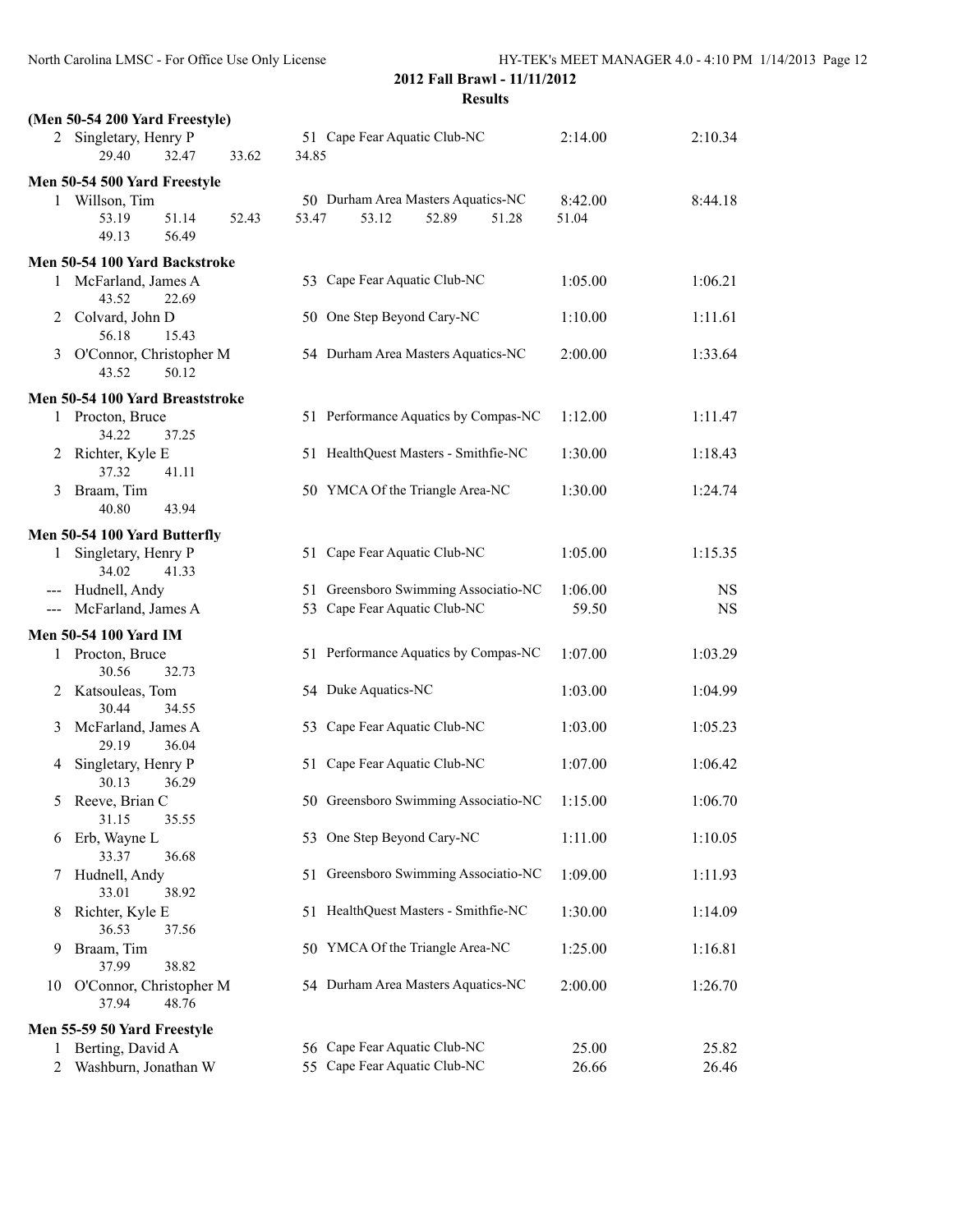# **(Men 55-59 50 Yard Freestyle)**

44.49 49.46

| 3                   | Matthews, Mark C                         |       |                                      | 56 North Carolina Masters Swimmin-NB         |       |         | 29.26            | 26.81     |
|---------------------|------------------------------------------|-------|--------------------------------------|----------------------------------------------|-------|---------|------------------|-----------|
|                     | 4 Baker, Donald C                        |       | 55 North Carolina Masters Swimmin-NB |                                              |       | 27.67   | 28.49            |           |
| 5                   | McCrea, Bill                             |       | 59 YMCA Of the Triangle Area-NC      |                                              |       | 33.32   | 33.79            |           |
| 6                   | Miller, Jamie A                          |       | 58 Triad Masters Swimming Greens-NC  |                                              |       | 35.90   | 37.15            |           |
| $---$               | Klein, Jonathan E                        |       |                                      | 55 Duke Aquatics-NC                          |       |         | 24.50            | <b>NS</b> |
|                     | Men 55-59 100 Yard Freestyle             |       |                                      |                                              |       |         |                  |           |
| 1                   | Berting, David A<br>26.27<br>29.06       |       |                                      | 56 Cape Fear Aquatic Club-NC                 |       |         | 55.83            | 55.33     |
| 2                   | Washburn, Jonathan W<br>27.33<br>29.18   |       |                                      | 55 Cape Fear Aquatic Club-NC                 |       |         | 57.99            | 56.51     |
| 3                   | Matthews, Mark C<br>28.34<br>30.87       |       |                                      | 56 North Carolina Masters Swimmin-NB         |       |         | 57.55            | 59.21     |
| 4                   | Baker, Donald C<br>31.11<br>33.32        |       |                                      | 55 North Carolina Masters Swimmin-NB         |       |         | 1:15.00          | 1:04.43   |
| 5                   | McCrea, Bill<br>37.09<br>40.81           |       |                                      | 59 YMCA Of the Triangle Area-NC              |       |         | 1:17.35          | 1:17.90   |
| 6                   | Miller, Jamie A<br>42.32<br>47.37        |       |                                      | 58 Triad Masters Swimming Greens-NC          |       |         | 1:23.88          | 1:29.69   |
| $\qquad \qquad - -$ | Klein, Jonathan E                        |       |                                      | 55 Duke Aquatics-NC                          |       |         | 55.00            | <b>NS</b> |
|                     | Men 55-59 200 Yard Freestyle             |       |                                      |                                              |       |         |                  |           |
|                     | 1 Washburn, Jonathan W<br>28.28<br>30.93 | 31.60 | 32.07                                | 55 Cape Fear Aquatic Club-NC                 |       |         | 2:04.00          | 2:02.88   |
| 2                   | Matthews, Mark C<br>30.11<br>32.80       | 34.75 | 35.08                                | 56 North Carolina Masters Swimmin-NB         |       |         | 2:11.90          | 2:12.74   |
| $\qquad \qquad - -$ | Crowder, Robert T                        |       |                                      | 57 Duke Aquatics-NC                          |       |         | 2:10.00          | <b>NS</b> |
|                     | Men 55-59 500 Yard Freestyle             |       |                                      |                                              |       |         |                  |           |
| 1                   | Berting, David A                         |       |                                      | 56 Cape Fear Aquatic Club-NC                 |       |         | 5:36.11          | 5:34.28   |
|                     | 30.94<br>32.10<br>34.03<br>33.17         | 33.80 | 33.63                                | 33.77                                        | 33.85 | 34.70   | 34.29            |           |
| 2                   | Matthews, Mark C                         |       |                                      | 56 North Carolina Masters Swimmin-NB         |       | 6:19.79 | 6:23.38          |           |
|                     | 33.14<br>35.56<br>39.53<br>40.82         | 37.34 | 38.27                                | 39.25                                        | 39.62 | 39.89   | 39.96            |           |
| 3                   | Washburn, Jonathan W                     |       |                                      | 55 Cape Fear Aquatic Club-NC                 |       |         | 7:07.70          | 7:04.59   |
|                     | 47.31<br>38.67<br>40.59<br>45.49         | 44.35 | 42.53                                | 42.56                                        | 43.15 | 39.22   | 40.72            |           |
|                     | 4 Miller, Jamie A<br>2:39.52<br>55.11    | 56.18 | 55.96                                | 58 Triad Masters Swimming Greens-NC<br>55.83 | 56.26 | 55.84   | 9:02.87<br>48.08 | 9:27.69   |
|                     | 24.91                                    |       |                                      |                                              |       |         |                  |           |
|                     | Men 55-59 1650 Yard Freestyle            |       |                                      |                                              |       |         |                  |           |
|                     | 1 Miller, Jamie A                        |       |                                      | 58 Triad Masters Swimming Greens-NC          |       |         | 31:02.14         | 30:18.91  |
| 2                   | Sasser, Jon                              |       |                                      | 56 Raleigh Area Masters-NC                   |       |         | 30:40.61         | 31:27.41  |
|                     | Men 55-59 100 Yard Backstroke            |       |                                      |                                              |       |         |                  |           |
| 1                   | Sasser, Jon                              |       |                                      | 56 Raleigh Area Masters-NC                   |       | 1:59.65 | 1:58.07          |           |
| ---                 | Klein, Jonathan E                        |       |                                      | 55 Duke Aquatics-NC                          |       |         | 1:00.00          | <b>NS</b> |
|                     | Men 55-59 100 Yard Breaststroke          |       |                                      |                                              |       |         |                  |           |
| 1                   | Symonds, Barry F<br>36.27<br>41.35       |       |                                      | 55 Durham Area Masters Aquatics-NC           |       |         | 1:20.00          | 1:17.62   |
|                     | McCrea, Bill                             |       | 59 YMCA Of the Triangle Area-NC      |                                              |       | 1:34.83 | 1:33.95          |           |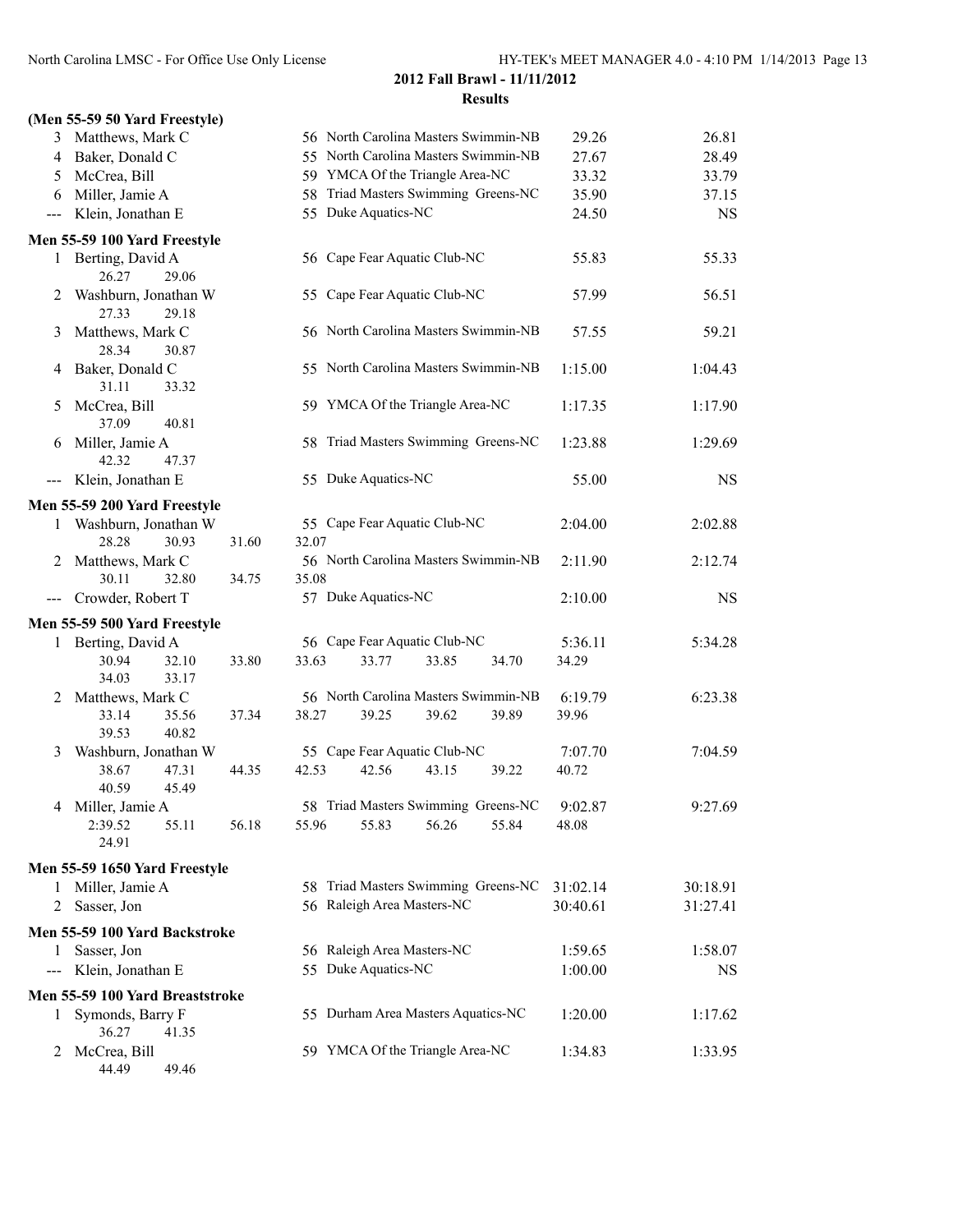| (Men 55-59 100 Yard Breaststroke)          |                                      |          |          |
|--------------------------------------------|--------------------------------------|----------|----------|
| 3 Miller, Jamie A<br>48.91<br>52.50        | 58 Triad Masters Swimming Greens-NC  | 1:44.79  | 1:41.41  |
| Men 55-59 100 Yard Butterfly               |                                      |          |          |
| 1 Washburn, Jonathan W<br>39.09<br>33.25   | 55 Cape Fear Aquatic Club-NC         | 1:09.99  | 1:12.34  |
| <b>Men 55-59 100 Yard IM</b>               |                                      |          |          |
| Symonds, Barry F<br>1<br>32.97<br>37.13    | 55 Durham Area Masters Aquatics-NC   | 1:12.00  | 1:10.10  |
| Baker, Donald C<br>2<br>34.84<br>42.59     | 55 North Carolina Masters Swimmin-NB | 1:20.00  | 1:17.43  |
| Men 60-64 50 Yard Freestyle                |                                      |          |          |
| McGraw, Dennis D<br>1                      | 60 North Carolina Masters Swimmin-NB | 29.00    | 29.41    |
| 2 Richelson, Andrew M                      | 64 Triad Masters Swimming Greens-NC  | 32.00    | 31.36    |
| Beachler, Michael P<br>3                   | 61 Triad Masters Swimming Greens-NC  | 33.00    | 32.62    |
| Men 60-64 100 Yard Freestyle               |                                      |          |          |
| McGraw, Dennis D<br>1<br>30.05<br>34.07    | 60 North Carolina Masters Swimmin-NB | 1:02.34  | 1:04.12  |
| Beachler, Michael P<br>2<br>34.64<br>38.15 | 61 Triad Masters Swimming Greens-NC  | 1:11.00  | 1:12.79  |
| Richelson, Andrew M<br>3<br>46.75<br>37.57 | 64 Triad Masters Swimming Greens-NC  | 1:24.00  | 1:24.32  |
| Men 60-64 200 Yard Freestyle               |                                      |          |          |
| McGraw, Dennis D<br>1                      | 60 North Carolina Masters Swimmin-NB | 2:23.70  | 2:21.13  |
| 31.63<br>35.56<br>36.58                    | 37.36                                |          |          |
| Beachler, Michael P<br>2                   | 61 Triad Masters Swimming Greens-NC  | 2:45.00  | 2:41.66  |
| 35.29<br>41.57<br>43.68                    | 41.12                                |          |          |
| Men 60-64 500 Yard Freestyle               |                                      |          |          |
| McGraw, Dennis D<br>1                      | 60 North Carolina Masters Swimmin-NB | 7:05.22  | 6:43.37  |
| 36.39<br>39.32<br>41.40<br>40.48<br>38.93  | 42.23<br>40.79<br>41.66<br>41.13     | 41.04    |          |
| Beachler, Michael P<br>2                   | 61 Triad Masters Swimming Greens-NC  | 7:13.00  | 7:10.93  |
| 37.76<br>42.54<br>43.75<br>43.37<br>41.25  | 44.05<br>44.98<br>44.67<br>44.49     | 44.07    |          |
| Men 60-64 1650 Yard Freestyle              |                                      |          |          |
| McGraw, Dennis D<br>1                      | 60 North Carolina Masters Swimmin-NB | 24:30.15 | 23:29.67 |
| Men 60-64 100 Yard Breaststroke            |                                      |          |          |
| 1 Brown, Trig<br>41.18<br>45.71            | 60 North Carolina Aquatic Club Ma-NC | 1:40.00  | 1:26.89  |
| <b>Men 60-64 100 Yard IM</b>               |                                      |          |          |
| 1 Brown, Trig<br>35.72<br>42.15            | 60 North Carolina Aquatic Club Ma-NC | 1:40.00  | 1:17.87  |
| Men 65-69 50 Yard Freestyle                |                                      |          |          |
| 1 Ratterman, George                        | 65 High Point Swim Club-NC           | 33.94    | 34.01    |
| Men 65-69 1650 Yard Freestyle              |                                      |          |          |
| 1 Delong, Harry P                          | 69 Raleigh Area Masters-NC           | 26:11.27 | 25:58.36 |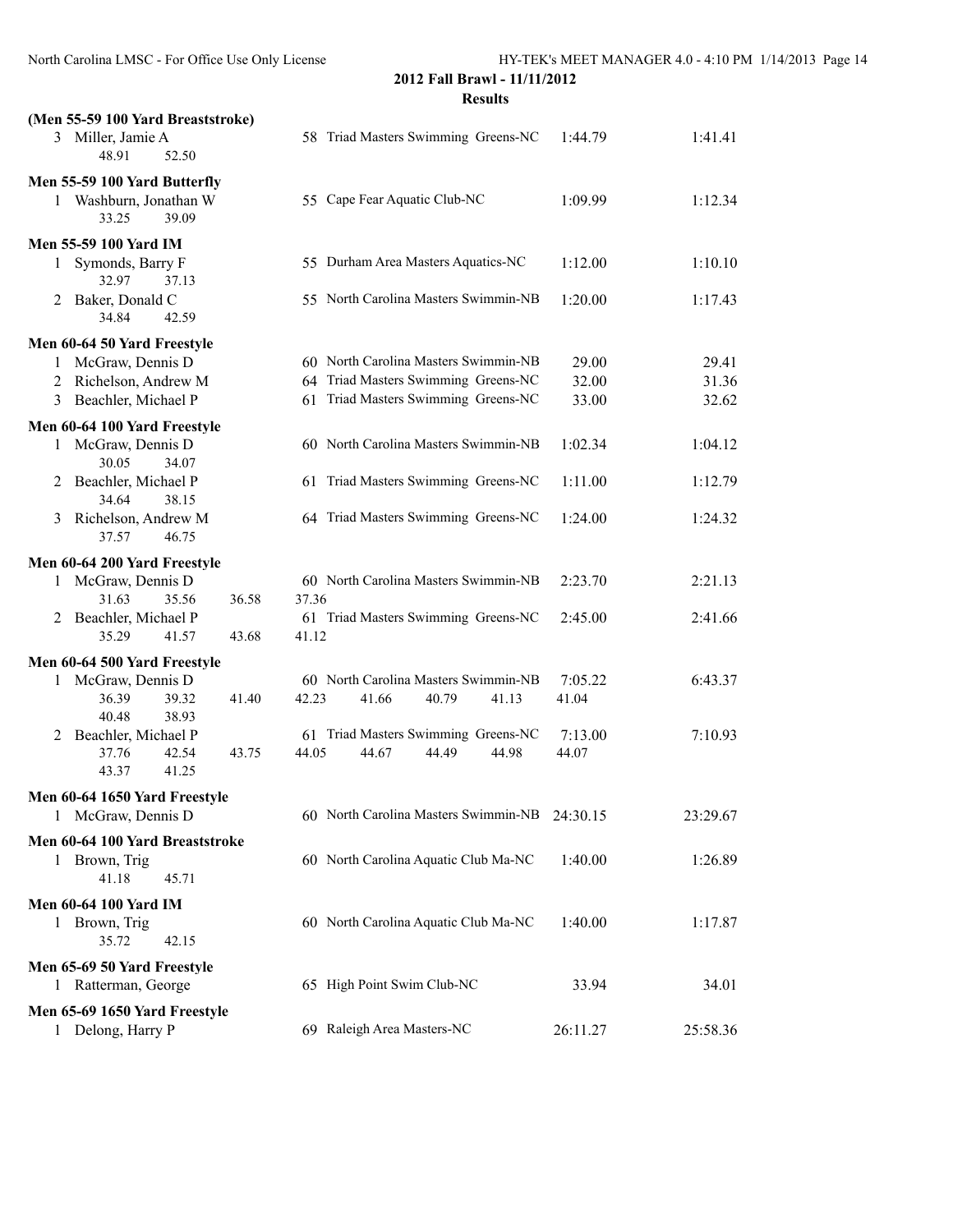| Men 65-69 100 Yard Breaststroke<br>1 Delong, Harry P<br>50.84<br>46.51                         | 69 Raleigh Area Masters-NC                                                 | 1:45.00                         | 1:37.35                   |
|------------------------------------------------------------------------------------------------|----------------------------------------------------------------------------|---------------------------------|---------------------------|
| Men 70-74 200 Yard Freestyle<br>1 Fletcher, Doug<br>41.14<br>47.31<br>49.83                    | 70 Raleigh Area Masters-NC<br>49.00                                        | 3:04.68                         | 3:07.28                   |
| Men 70-74 1650 Yard Freestyle<br>1 Fletcher, Doug                                              | 70 Raleigh Area Masters-NC                                                 | 28:04.40                        | 27:54.87                  |
| Men 75-79 50 Yard Freestyle<br>1 Barrett, Steve<br>--- Kapiko, Jerrold                         | 79 North Carolina Masters Swimmin-NB<br>79 Durham Area Masters Aquatics-NC | 40.57<br>1:07.00                | 41.96<br><b>NS</b>        |
| Men 75-79 100 Yard Freestyle<br>1 Kapiko, Jerrold<br>42.66<br>49.51                            | 79 Durham Area Masters Aquatics-NC                                         | 2:00.00                         | 1:32.17                   |
| 2 Barrett, Steve<br>43.89<br>56.39                                                             | 79 North Carolina Masters Swimmin-NB                                       | 1:36.95                         | 1:40.28                   |
| Men 75-79 100 Yard Backstroke<br>1 Kapiko, Jerrold<br>56.18<br>56.32                           | 79 Durham Area Masters Aquatics-NC                                         | 3:30.00                         | 1:52.50                   |
| Men 75-79 100 Yard Breaststroke<br>--- Kapiko, Jerrold<br>One hand touch<br>1:02.14<br>1:16.48 | 79 Durham Area Masters Aquatics-NC                                         | 3:00.00                         | DQ                        |
| <b>Men 75-79 100 Yard IM</b><br>1 Barrett, Steve<br>51.25<br>1:01.34                           | 79 North Carolina Masters Swimmin-NB                                       | 1:48.40                         | 1:52.59                   |
| Men 80-84 100 Yard Freestyle<br>--- Ruppenthal, Fred W                                         | 80 SwimMAC Masters - Charlotte-NC                                          | 1:51.25                         | <b>NS</b>                 |
| Men 80-84 200 Yard Freestyle<br>1 Ruppenthal, Fred W<br>50.92<br>59.83<br>1:00.91              | 80 SwimMAC Masters - Charlotte-NC<br>56.84                                 | 3:00.00                         | 3:48.50                   |
| Men 80-84 500 Yard Freestyle<br>Ruppenthal, Fred W<br>1<br>52.92<br>58.89<br>1:07.42           | 80 SwimMAC Masters - Charlotte-NC<br>1:03.94                               | 9:15.70<br>2:09.72              | 10:27.97                  |
| Men 18+200 Yard Freestyle Relay                                                                |                                                                            |                                 |                           |
| Cape Fear Aquatic Club-NC<br>Early take-off swimmer #3<br>1) Midgett, Todd C M35               | A<br>2) Cockrum, John M38                                                  | NT<br>3) de la Cruz, Juan J M24 | DQ<br>4) Willis, Matt M36 |
| 27.04<br>26.78<br>33.47                                                                        | 27.24                                                                      |                                 |                           |
| Men 25+200 Yard Freestyle Relay                                                                |                                                                            |                                 |                           |
| 2 HealthQuest Masters - Smithfie-N                                                             | A                                                                          | NT                              | 1:54.87                   |
| 1) Richter, Kyle E M51<br>28.25<br>29.89<br>33.34                                              | 2) Tetreault, Martin M47<br>23.39                                          | 3) Pelletier, Gerard P M38      | 4) Rogers, Michael J M28  |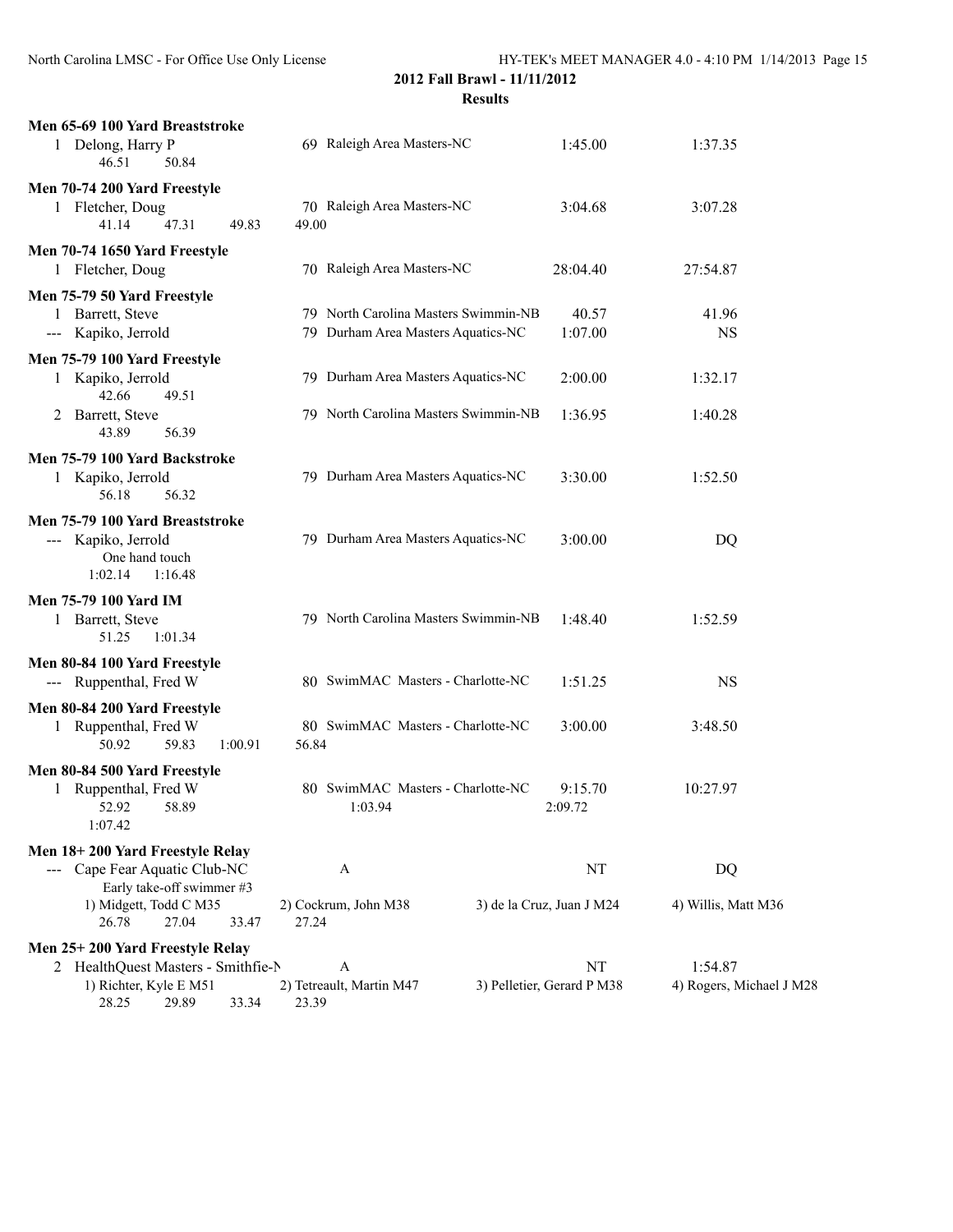|     | Men 25+400 Yard Freestyle Relay            |                                                        |                            |                                |
|-----|--------------------------------------------|--------------------------------------------------------|----------------------------|--------------------------------|
|     | 1 Cape Fear Aquatic Club-NC                | $\, {\bf B}$                                           | NT                         | 3:47.73                        |
|     | 1) Wisthoff, Matthew P M27                 | 2) Martin, Chris D M46                                 | 3) Pletcher, Todd M42      | 4) Berting, David A M56        |
|     | 26.28<br>26.86<br>56.25                    | 55.15<br>26.93<br>55.32                                | 29.43<br>1:01.01           |                                |
|     | 3 HealthQuest Masters - Smithfie-N         | $\mathbf{A}$                                           | NT                         | 4:21.98                        |
|     | 1) Richter, Kyle E M51                     | 2) Tetreault, Martin M47                               | 3) Pelletier, Gerard P M38 | 4) Rogers, Michael J M28       |
|     | 32.12<br>29.92<br>1:01.94                  | 1:09.46<br>34.37<br>1:13.22                            | 26.72<br>57.36             |                                |
|     | Men 25+200 Yard Medley Relay               |                                                        |                            |                                |
|     | 1 Cape Fear Aquatic Club-NC                | A                                                      | NT                         | 2:00.37                        |
|     | 1) Martin, Chris D M46                     | 2) Pletcher, Todd M42                                  | 3) Wisthoff, Matthew P M27 | 4) Willis, Matt M36            |
|     | 29.79<br>33.77<br>28.49                    | 28.32                                                  |                            |                                |
|     | 2 Clubworx - Fuquay-Varina-NC              | $\mathbf{A}$                                           | NT                         | 2:06.88                        |
|     | 1) Dallamura, Scott J M34                  | 2) Pearson, Matthew B M39                              | 3) Lumsden, Gregg M44      | 4) Moore, Steven E M40         |
|     | 31.86<br>36.20<br>28.73                    | 30.09                                                  |                            |                                |
|     | 4 HealthQuest Masters - Smithfie-N         | $\mathbf{A}$                                           | NT                         | 2:13.69                        |
|     | 1) Tetreault, Martin M47<br>40.87<br>32.99 | 2) Rogers, Michael J M28<br>32.27                      | 3) Richter, Kyle E M51     | 4) Pelletier, Gerard P M38     |
|     | 27.56                                      |                                                        |                            |                                |
|     | Men 35+400 Yard Freestyle Relay            |                                                        |                            |                                |
|     | 2 Cape Fear Aquatic Club-NC                | A                                                      | NT                         | 4:19.63                        |
|     | 1) Willis, Matt M36                        | 2) Singletary, Henry P M51                             | 3) McFarland, James A M53  | 4) Washburn, Jonathan W M55    |
|     | 29.96<br>1:06.37<br>28.05                  | 58.35<br>33.39<br>1:11.66                              | 29.14<br>1:03.25           |                                |
|     | Men 45+200 Yard Freestyle Relay            |                                                        |                            |                                |
|     | 1 Cape Fear Aquatic Club-NC                | $\, {\bf B}$                                           | NT                         | 1:48.46                        |
|     | 1) Washburn, Jonathan W M55                | 2) Singletary, Henry P M51                             | 3) McFarland, James A M53  | 4) Berting, David A M56        |
|     | 27.14<br>26.90<br>26.10                    | 28.32                                                  |                            |                                |
|     | Men 45+200 Yard Medley Relay               |                                                        |                            |                                |
|     | 3 Cape Fear Aquatic Club-NC                | B                                                      | NT                         | 2:12.46                        |
|     | 1) Washburn, Jonathan W M55                | 2) Singletary, Henry P M51                             | 3) McFarland, James A M53  | 4) Berting, David A M56        |
|     | 33.59<br>37.50<br>31.98                    | 29.39                                                  |                            |                                |
|     | Mixed 18+200 Yard Freestyle Relay          |                                                        |                            |                                |
|     | 1 North Carolina Aquatic Club Ma-          | A                                                      | NT                         | 1:51.03                        |
|     | 1) Files, Liah A W19                       | 2) Tommerdahl, Chris E W26                             | 3) Strong, John M M45      | 4) Samulski, Richard M24       |
|     | 30.77<br>27.40<br>28.93                    | 23.93                                                  |                            |                                |
|     | 2 Greensboro Swimming Association          | B                                                      | NT                         | 2:08.23                        |
|     | 28.19<br>31.96<br>1:08.08                  |                                                        |                            |                                |
|     | Mixed 18+400 Yard Freestyle Relay          |                                                        |                            |                                |
|     | 3 North Carolina Aquatic Club Ma-          | A                                                      | NT                         | 4:09.83                        |
|     | 1) Files, Liah A W19                       | 2) Tommerdahl, Chris E W26                             | 3) Strong, John M M45      | 4) Samulski, Richard M24       |
|     | 1:09.13<br>27.14<br>32.04                  | 58.63<br>30.77<br>1:04.69                              | 57.38<br>15.60             |                                |
| --- | Durham Area Masters Aquatics-N             | A                                                      | NT                         | <b>NS</b>                      |
|     | 1) Dodson, Lauren W23                      | 2) O'Connor, Christopher M M54 3) Hovey, Mary Anna W69 |                            | 4) Symonds, Barry F M55        |
|     | Mixed 18+200 Yard Medley Relay             |                                                        |                            |                                |
|     | 1 Durham Area Masters Aquatics-N           | A                                                      | NT                         | 2:11.61                        |
|     | 1) Dodson, Lauren W23                      | 2) Hovey, Mary Anna W69                                | 3) Symonds, Barry F M55    | 4) O'Connor, Christopher M M54 |
|     | 39.59<br>16.31<br>18.88                    | 56.83                                                  |                            |                                |
| 2   | North Carolina Aquatic Club Ma-            | A                                                      | NT                         | 2:23.64                        |
|     | 1) Files, Liah A W19                       | 2) Strong, John M M45                                  | 3) Tommerdahl, Chris E W26 | 4) Samulski, Richard M24       |
|     | 38.83<br>36.59<br>31.74                    | 36.48                                                  |                            |                                |
|     |                                            |                                                        |                            |                                |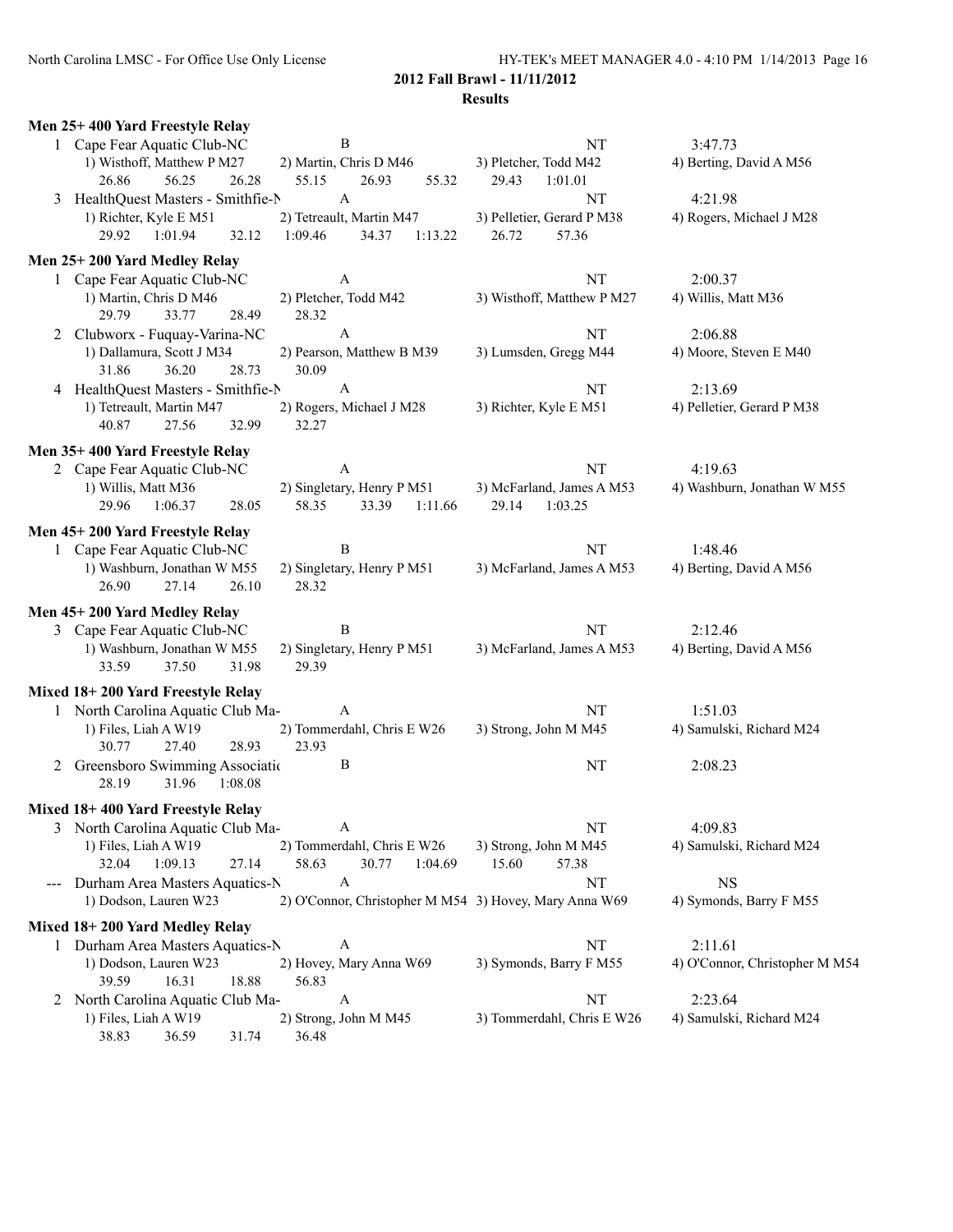|                | Mixed 25+200 Yard Freestyle Relay                                                |                                                        |                                            |                                   |
|----------------|----------------------------------------------------------------------------------|--------------------------------------------------------|--------------------------------------------|-----------------------------------|
|                | 1 Cape Fear Aquatic Club-NC                                                      | A                                                      | <b>NT</b>                                  | 1:41.64                           |
|                | 1) Wisthoff, Matthew P M27<br>24.98<br>27.53<br>25.46                            | 2) Pletcher, Todd M42<br>23.67                         | 3) Deal, Samantha L W26                    | 4) Uhl, Alicia K W35              |
| 2              | Raleigh Area Masters-NC                                                          | $\mathbf{A}$                                           | <b>NT</b>                                  | 1:57.67                           |
|                | 1) Harris, William S M25<br>29.84<br>35.91<br>27.15                              | 2) Phillips, Kali A W27<br>24.77                       | 3) Delong, Harry P M69                     | 4) Jones, Ruth N W29              |
| 3              | YMCA Of the Triangle Area-NC                                                     | $\boldsymbol{\mathsf{A}}$                              | NT                                         | 1:59.10                           |
|                | 1) McCrea, Bill M59<br>32.64<br>29.89<br>29.26                                   | 2) Braam, Tim M50<br>27.31                             | 3) Nicholson, Laura B W30                  | 4) Sartain, Lee M31               |
|                | Mixed 25+400 Yard Freestyle Relay                                                |                                                        |                                            |                                   |
|                | 2 Raleigh Area Masters-NC                                                        | A                                                      | <b>NT</b>                                  | 4:06.04                           |
|                | 1) Sadosky, Daniel M37<br>27.37<br>57.57<br>33.92                                | 2) MacNair, Margo W28<br>1:10.99<br>19.92<br>1:01.62   | 3) Harris, William S M25<br>18.46<br>55.86 | 4) Jones, Ruth N W29              |
|                | Greensboro Swimming Associatio                                                   | B                                                      | NT                                         | <b>NS</b>                         |
|                | 1) Ford, Brian D M25                                                             | 2) Covington, Sonya L W43                              | 3) Rogers, Christina A W48                 | 4) Greer, Shawn E W43             |
|                | Mixed 25+200 Yard Medley Relay                                                   |                                                        |                                            |                                   |
|                | 1 Cape Fear Aquatic Club-NC                                                      | A                                                      | <b>NT</b>                                  | 1:56.89                           |
|                | 1) Wisthoff, Matthew P M27<br>30.24<br>31.77<br>28.95                            | 2) Pletcher, Todd M42<br>25.93                         | 3) Deal, Samantha L W26                    | 4) Uhl, Alicia K W35              |
| $\overline{2}$ | Raleigh Area Masters-NC                                                          | $\mathbf{A}$                                           | <b>NT</b>                                  | 1:59.41                           |
|                | 1) Phillips, Kali A W27<br>29.99<br>34.61<br>26.84                               | 2) Sadosky, Daniel M37<br>27.97                        | 3) Jones, Ruth N W29                       | 4) Harris, William S M25          |
| 3              | YMCA Of the Triangle Area-NC                                                     | $\mathbf{A}$                                           | <b>NT</b>                                  | 2:00.40                           |
|                | 1) Babcock, Deanna W28<br>40.28<br>16.42<br>24.71                                | 2) McCrea, Bill M59<br>38.99                           | 3) Lindquist, Dana W W50                   | 4) Isner, Melissa W40             |
| 4              | Greensboro Swimming Associatio                                                   | A                                                      | NT                                         | 2:29.45                           |
|                | 1) Covington, Sonya L W43<br>39.54<br>47.70<br>1:02.21                           | 2) Rogers, Christina A W48                             | 3) Ford, Brian D M25                       | 4) Greer, Shawn E W43             |
|                | Mixed 35+200 Yard Freestyle Relay                                                |                                                        |                                            |                                   |
|                | 1 Greensboro Swimming Associatic                                                 | A                                                      | <b>NT</b>                                  | 1:46.73                           |
|                | 1) Buckley-Kornatz, Jennifer A W42) Hudnell, Andy M51<br>27.47<br>25.68<br>28.41 | 25.17                                                  | 3) Maycock, Cary W W44                     | 4) Reeve, Brian C M50             |
|                | Mixed 35+400 Yard Freestyle Relay                                                |                                                        |                                            |                                   |
|                | 4 Greensboro Swimming Associatic                                                 | A                                                      | <b>NT</b>                                  | 4:10.17                           |
|                | 1) Buckley-Kornatz, Jennifer A W42) Hudnell, Andy M51                            | 31.27 1:04.44 29.19 1:02.35 31.79 1:05.86              | 3) Maycock, Cary W W44<br>27.68 57.52      | 4) Reeve, Brian C M50             |
|                | Mixed 35+200 Yard Medley Relay                                                   |                                                        |                                            |                                   |
|                | 1 Greensboro Swimming Association                                                | B                                                      | NT                                         | 2:15.84                           |
|                | 1) Reeve, Brian C M50<br>39.87<br>16.78<br>35.11                                 | 2) Hudnell, Andy M51<br>44.08                          | 3) Maycock, Cary W W44                     | 4) Buckley-Kornatz, Jennifer A W4 |
|                | Mixed 55+200 Yard Freestyle Relay                                                |                                                        |                                            |                                   |
| $\frac{1}{2}$  | Duke Aquatics-NC                                                                 | A                                                      | $\rm{NT}$                                  | DQ                                |
|                | Early take-off swimmer #4<br>1) Robinson, Robin S W55<br>28.75<br>15.38<br>21.09 | 2) Crowder, Barbara W W55<br>15.80                     | 3) Crowder, Robert T M57                   | 4) Klein, Jonathan E M55          |
|                | Mixed 55+400 Yard Freestyle Relay                                                |                                                        |                                            |                                   |
|                | 1 Duke Aquatics-NC                                                               | A                                                      | NT                                         | 3:53.89                           |
|                | 1) Robinson, Robin S W55<br>30.92<br>1:04.95<br>29.74                            | 2) Crowder, Barbara W W55<br>1:02.12<br>26.19<br>54.79 | 3) Crowder, Robert T M57<br>24.79<br>52.03 | 4) Klein, Jonathan E M55          |
|                |                                                                                  |                                                        |                                            |                                   |